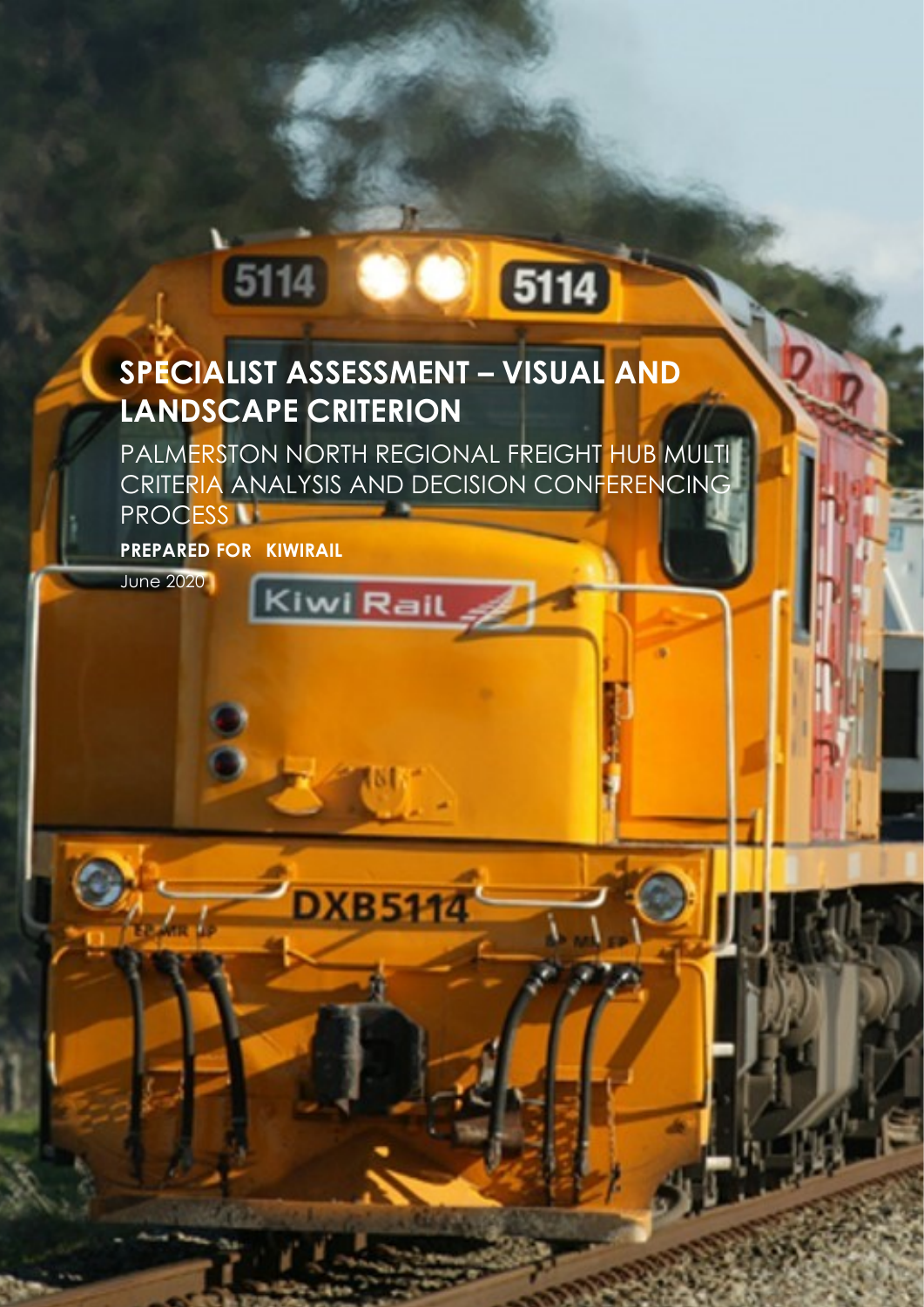### **KiwiRail Palmerston North Rail Hub**

### **Multicriteria Assessment**

| To:      | Karen Bell             | Date:               | Sunday, September 22, 2019 |
|----------|------------------------|---------------------|----------------------------|
| Company: | Stantec                | <b>Project:</b>     | KiwiRail PN Rail Hub       |
| From:    | Lisa Rimmer, Principal | IGL Job No.: $4198$ |                            |

**Subject:** Multi Criterion Assessment for Visual and Landscape Impacts, Long List Options; Workshop 2

### Introduction

The following is a rated assessment of long-list site options with regards to landscape and visual impacts, to inform the Multicriteria Assessment (MCA) Workshop 2 for KiwiRail's future Palmerston North Rail and Freight Hub.

#### Isthmus Assessment Team

The landscape and visual comparative assessment has been prepared by Isthmus Group's Wellington specialist design planning team, comprising:

Lisa Rimmer, Principal Landscape Architect/Design Planner (Master Landscape Architecture (Hons), Lincoln University; Bachelor Horticultural Science (Hons), Massey University; NZILA Registered);

Rose Armstrong, Senior Landscape Architect/Design Planner (Bachelor of Landscape Architecture (Hons) Lincoln University; Bachelor of Arts, Victoria University; NZILA Registered). Research.

Gavin Lister, Director Master Urban Design (Sydney University); Post-graduate Diploma Landscape Architecture. (Lincoln College); BA (Auckland University); NZCS, FNZILA. Assessment Methodology Review.

#### Information for the Assessment

The assessment has relied on the following information:

- Description of the future activity provided by Stantec for Workshop 1 (Attachment 7, 14 August 2019);
- Map of site options 1 9 (Attachment 5 to the MCA Workshop 2 Briefing Note, 2 September 2019, and further information provided by email on 18 September 2019);
- Information provided by Stantec in ArcGIS Online;
- Palmerston North City Council and Manawatū District Council online mapping and District Plan information;
- Topographical maps;
- Additional information provided to the assessment team by Stantec on 18 September 2019, including possible masterplan positioning within each site option;
- Use of Googlemaps and Streetview, to better understand existing landscape character.

The following information was not available for this assessment:

Detailed information on individual property use (e.g. non rural dwellings in a rural zone);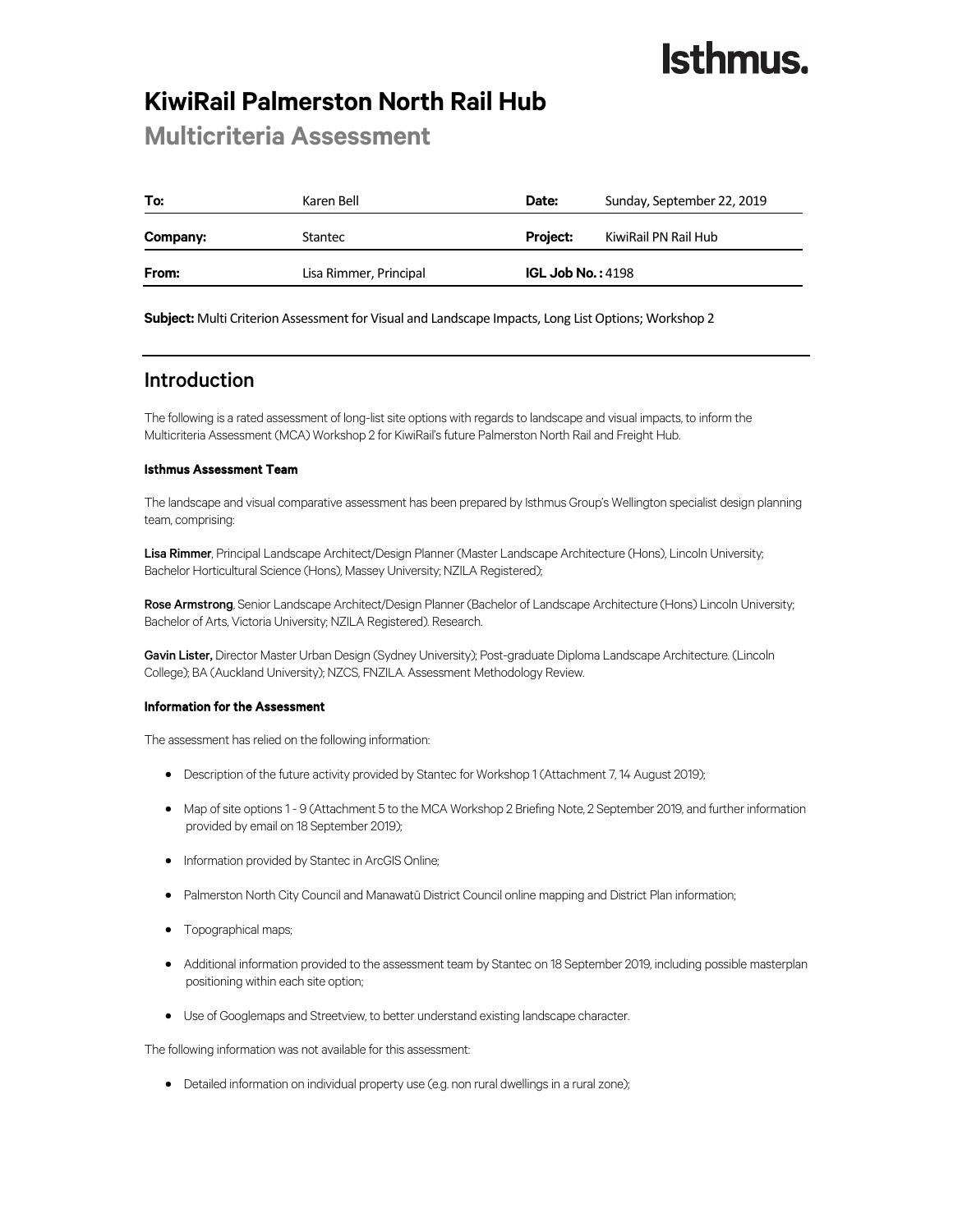- Alternative layouts to the proposed hub "masterplan" (although project team discussions have indicated that the footprint may be rationalised).
- Mitigation measures anticipated by KiwiRail for each site;
- Wider information contributing to landscape values as would be assessed by other experts (such as tangata whenua values, historical/heritage values, recreation values, ecological values - refer also to Assumptions, below);

### Constraints identified in each area

The following constraints have been identified for each site option, in relation to landscape and visual matters:

| Area for investigation | Constraints (what and where)                                                                                                                                                                                                                                                                                                                                                                                                                                                                                                                                                                                                                                                                                                                                                                                                                                                                                                                                         |
|------------------------|----------------------------------------------------------------------------------------------------------------------------------------------------------------------------------------------------------------------------------------------------------------------------------------------------------------------------------------------------------------------------------------------------------------------------------------------------------------------------------------------------------------------------------------------------------------------------------------------------------------------------------------------------------------------------------------------------------------------------------------------------------------------------------------------------------------------------------------------------------------------------------------------------------------------------------------------------------------------|
| Option 1               | $\bullet$<br>Naural feature of Taonui Stream (in the western parts of site); natural processes<br>(flooding) in south-eastern parts, contributing to natural landscape character. Section<br>6a matters triggered.<br>Existing and future urban development at the north-west end of the site (Aorangi<br>$\bullet$<br>Marae, Westella Homestead rest home, Fielding Residential Growth Precinct), and<br>Taonui School (near the centre of site's north bounday with the rail corridor);<br>Existing urban patterns - configuration of roads and existing rail-line on north boundary<br>$\bullet$<br>of site (Waughs Road, Campbells Road, with rail line inbetween): connection of hub to<br>existing rail line could result in a substantial change in character on Waughs and/or<br>Campbell Roads;<br>Adjacent aerodrome and rural-residential land use - Campbell Rd and Durie Rd increases<br>$\bullet$<br>potential for visual effects and loss of amenity. |
| Option 2               | Natural feature of Taonui Stream (in western parts of the site); natural processes<br>$\bullet$<br>(flooding) in south-eastern parts, contributing to natural landscape character. Section<br>6a matters triggered.<br>Street patterns - roads and existing rail-line on south boundary of site (Campbells Road,<br>$\bullet$<br>Waughs Road, with rail line inbetween): connection of hub to existing rail line could<br>result in a substantial change in urban character along Waughs and/or Campbell Roads<br>and site would cut across Taonui and Nannestads Rd;<br>Greater density of urban patterning at the north-west end (including an adjacent<br>$\bullet$<br>Residential Growth Precinct near Fielding) increases potential for visual effects and loss<br>of residential amenity<br>Aerodrome directly impacted, contributes to periurban character and amneity<br>$\bullet$                                                                           |
| Option 3               | Natural feature of Mangaone Stream - bi-sects the site through its centre; numerous<br>$\bullet$<br>tributaries traverse the area; associated natural processes (flooding) contributing to<br>natural landscape character, Section 6a matters<br>Street patterns include finer grain network of local and main collector roads and<br>$\bullet$<br>proposed site would cut across these<br>Extensive rural-residential landuse, particularly in northern and north-western parts<br>of site and proximity to Bunnythorpe would increase potential for visual effects and<br>loss of character and amenity                                                                                                                                                                                                                                                                                                                                                            |
| Option 4               | Landform contibutes to character - rolling hills and shallow gully systems with<br>$\bullet$<br>associated streams/tributaries across the site (up to boundary/edge of railway corridor);<br>Established rural-residential character and patterning across much of the site,<br>$\bullet$<br>particularly along the rail corridor and proximity to Bunnythorpe would increase<br>potential for visual effects and loss of character and amenity<br>Proximity to residential areas off Kelvin Grove in Palmerston North would increase<br>$\bullet$<br>potential for visual effects<br>Existing rural residential landuse distinguishes the City from Bunnythorpe, provides<br>greater distinction/ clear urban patterns                                                                                                                                                                                                                                              |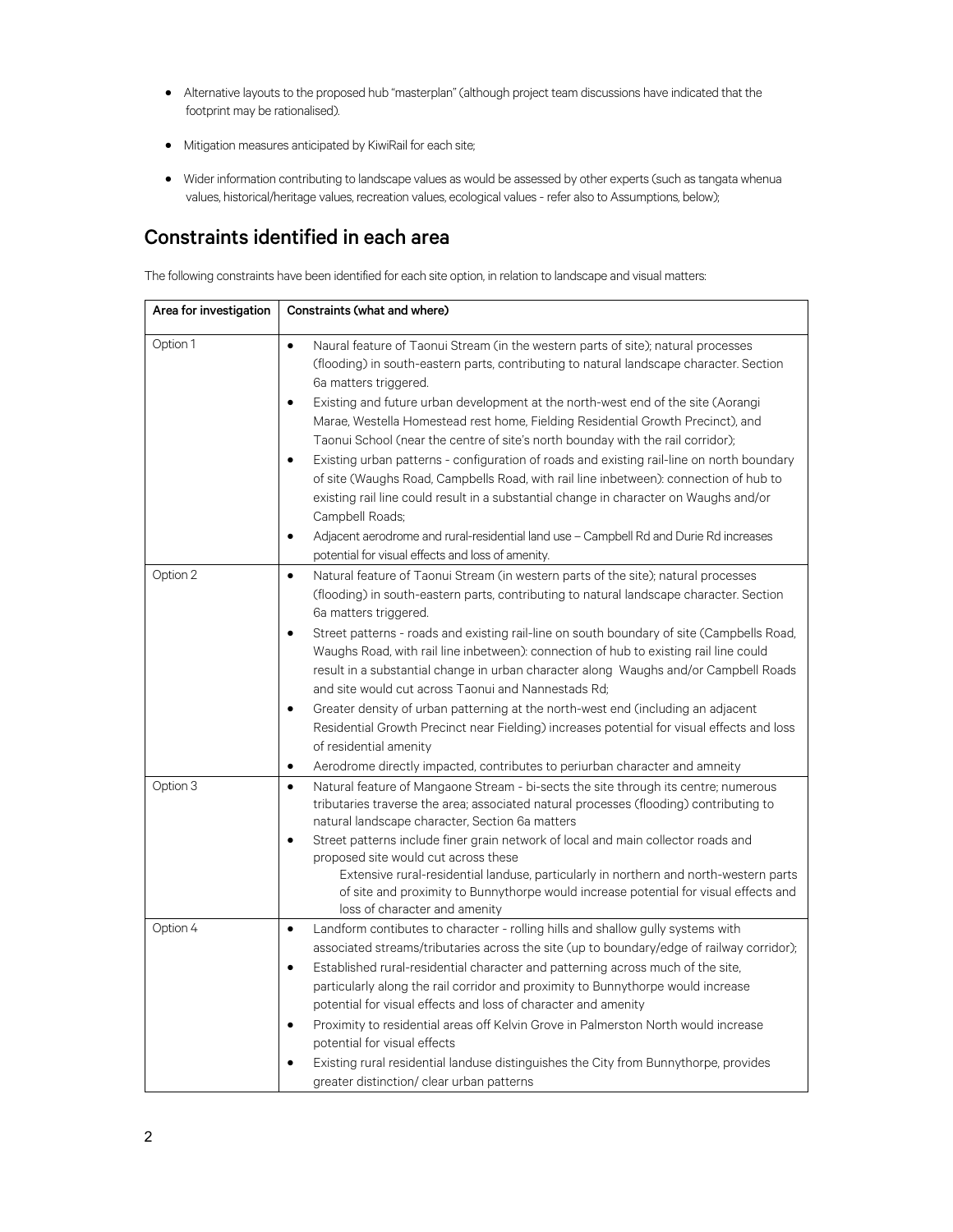| Area for investigation | Constraints (what and where)                                                                                                                                                                                                                                                                                                                                                                                                                                                                                                                                                                                                                                                     |
|------------------------|----------------------------------------------------------------------------------------------------------------------------------------------------------------------------------------------------------------------------------------------------------------------------------------------------------------------------------------------------------------------------------------------------------------------------------------------------------------------------------------------------------------------------------------------------------------------------------------------------------------------------------------------------------------------------------|
| Option 5               | Natural processes - expressed in extensive flood prone areas in north-western parts of<br>$\bullet$<br>the site and underlies character of the site<br>Adjacent rural-residential patterns along existing rail corridor increases potential for<br>$\bullet$<br>adverse visual effects and loss of amenity;<br>Street patterns include a number of local and main collector roads that would be<br>$\bullet$<br>disrupted by the proposal<br>Proximity of residential/future residential (Kakatangiata) areas - adjacent to the east,<br>$\bullet$<br>south-east and south increasing potential for adverse visual effects and loss of amenity;                                  |
| Option 6               | Natural processes - expressed in flood prone areas along Number 1 Line Longburn<br>$\bullet$<br>(north-western parts of the site) underly landscape character<br>Street patterns include a number of local and main collector roads including Longburn<br>$\bullet$<br>line that would be disrupted/cut across by the proposal<br>Proximity to existing rural-residential areas would increase potential for visual effect and<br>$\bullet$<br>loss of amenity through central parts of the site;<br>Proximity of future residential area adjacent at north-east end (Kakatangiata) would<br>$\bullet$<br>increase potential for visual effects and loss of residential amenity; |
| Option 7               | Natural patterns and processes in southern half of site - contribute to natural character<br>$\bullet$<br>of the Manawatū River corridor; former ox-bows and associated terraces "snake" across<br>the site between SH56 and the Manawatū River. Section 6a matters will apply.<br>Street patterns includding location of Pioneer Highway through northern parts of the<br>$\bullet$<br>site which would be cut through by the site and is main entrance into Palmerston North<br>city from the west;<br>Proximity to Longburn Village may increase potential for adverse visual effects and loss of<br>$\bullet$<br>amenity, although existing industrial land use offsets this |
| Option 8               | Natural patterns and processes in southern half of site - contribute to natural character<br>$\bullet$<br>of the Manawatū River corridor; expressed in flooding. Section 6a matters will apply.<br>Location of Pioneer Highway through central parts of the site; main entrance into<br>$\bullet$<br>Palmerston North city from the west;<br>Extent/complexity of small-scale urban patterns and character across much of the site and<br>$\bullet$<br>context particularly to the north and east, and including future residential density increases<br>potential for visual effects and loss of amenity;                                                                       |
| Option 9               | Extent of small-scale urban patterns and residential and finer grain commercial activity<br>$\bullet$<br>in the immediate context increases potential for visual effects and loss of amenity;<br>Central position within city fabric, potential for disruptions to existing urban patterns<br>$\bullet$<br>including main arterial route and park areas;                                                                                                                                                                                                                                                                                                                         |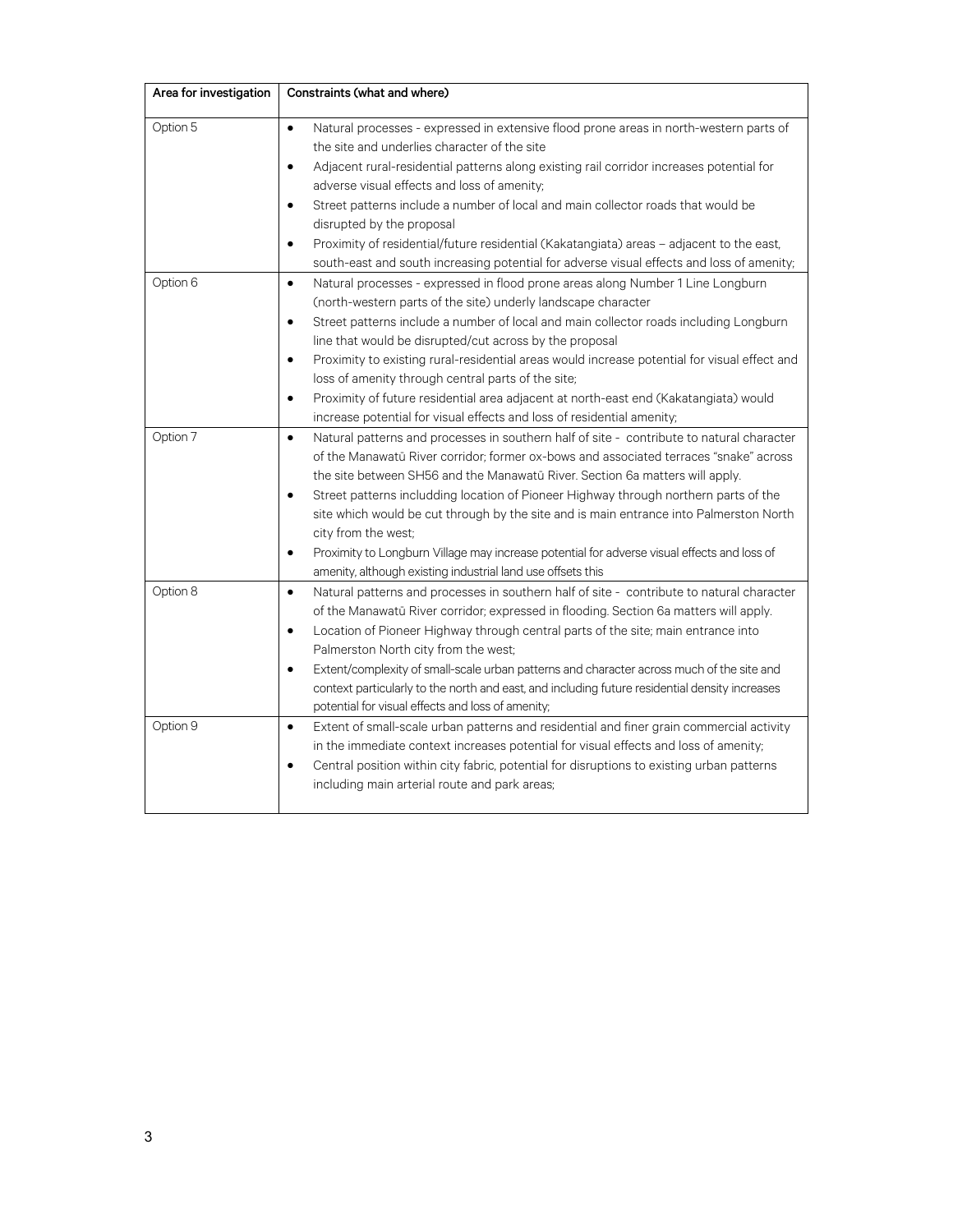### Criteria being assessed

#### Visual and Landscape Impacts

As set out in Attachment 2 to the Stantec MCA Workshop 2 Briefing Note (2 September 2019), the *criterion* pertinent to this assessment ("Visual and Landscape Impacts") covers the construction and the operation of the site in terms of the following *criteria*:

- 1. Impact on outstanding or significant natural features and outstanding or significant natural landscapes identified in RMA planning instruments;
- 2. Visual impact on surrounding land uses including from residential / private viewpoints and from public viewpoints;
- 3. Impact of glare and lighting effects on other land uses resulting from operating lighting for rail activity;
- 4. Impact of the new form and design of the site on existing character (i.e. rural character<sup>1</sup>) and on features that contribute to character.

#### Approach to the assessment

As the assessment is of "long list" options, landscape evaluation and assessment of adverse effects has been carried out at a broad scale, considering the natural and urban patterns, features within each site and its wider context; size/density and likely sensitivity of viewing audiences, and the extent of any screening which could occur from existing taller vegetation present; and overall "fit" with landscape/urban character.

Mitigation measures have not been considered during "scoring" of each site option (email dated 18 September 2019).

Comment on potential benefits/opportunities has been included in the assessment tables. These comments are included for information only, to assist further design development. As requested, and as mitigation options are yet to be confirmed, the scores given to each option are made 'without mitigation'.

#### Assessment Methodology

Methodology for the assessment of landscape and visual effects for each site option has followed best practice guidance as set out by the New Zealand Institute of Landscape Architects (NZILA) in its Best Practice Note 10.1.

For the purpose of this assessment, it is assumed that:

*'Landscape is the cumulative expression of natural and cultural features, patterns and processes in a geographical area, including human perceptions and associations2 '.* 

This means that an assessment of landscape effects needs to consider three interrelated components and the impacts on: natural science, sensory (including views) and shared and recognised factors.

The assessment of natural character - relevant to the identification of important natural features and landscapes and Section 6a matters - requires consideration of biophysical and perceptual matters. An assessment of relevant biophysical matters needs to integrate the findings of ecologists; as will occur in the next phase of the project. This assessment has necessarily focused on 'appearances'; the factors most likely to be perceived as having an adverse effect on natural elements, patterns and processes.

The assessment methodology has comprised the following:

- Visit to the site and surrounding area, to understand site and context;
- Broad-scale evaluation of each site option and its context, including consideration of natural and urban patterns, processes and features, and the landscape and urban character resulting from the combination of these;

<sup>1</sup> Or urban or natural character.

<sup>&</sup>lt;sup>2</sup> New Zealand Institute of Landscape Architects, 2 November 2010, 'Best Practice Note 10.1: Landscape Assessment and Sustainable Management'.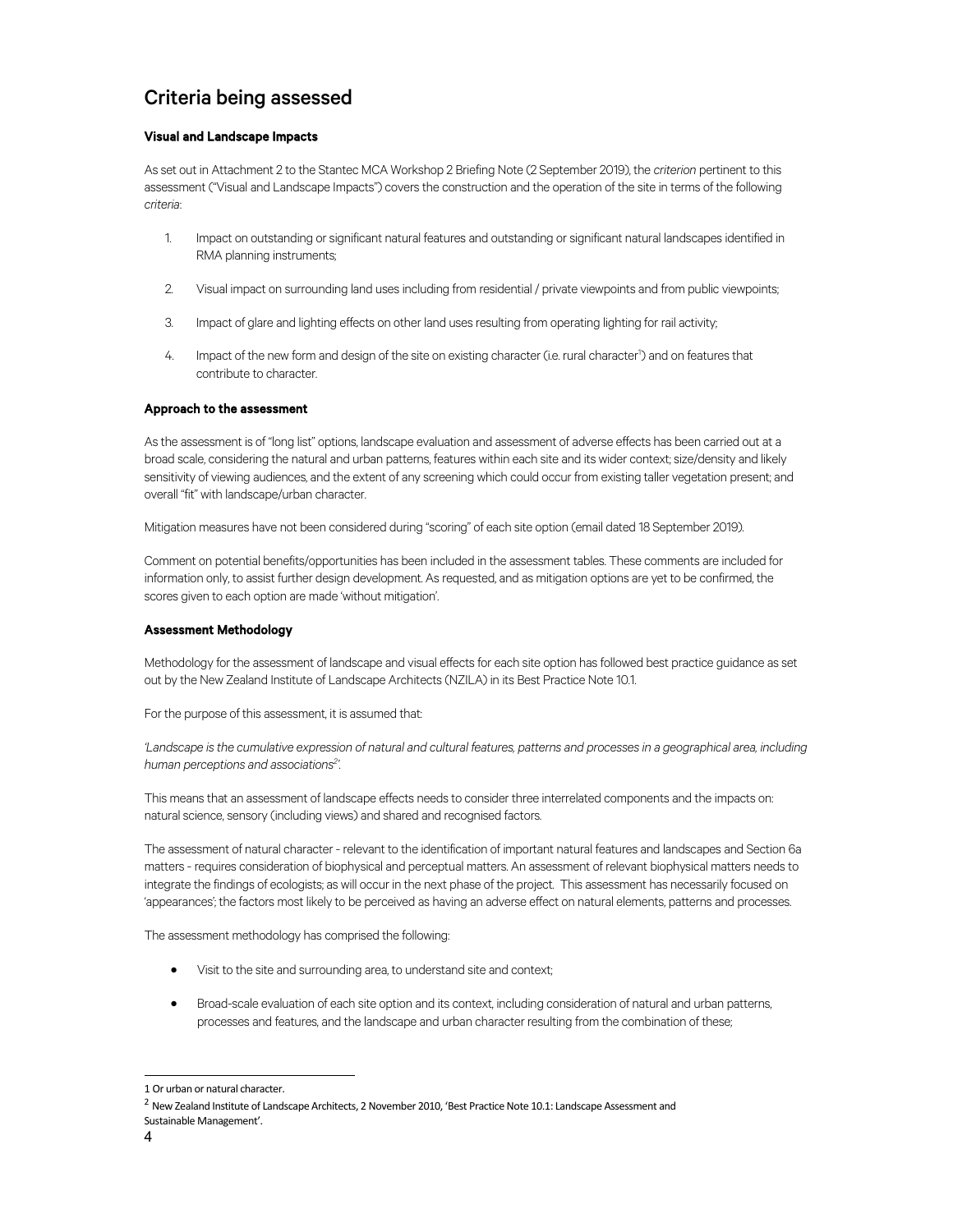- Consideration of potential viewing audience/s for each site, including number of viewers (in broad terms), likely sensitivities, and the extent of existing possible vegetative screening;
- Identification of any constraints relevant to landscape and visual matters;
- Assessment of each site option against identified "criteria" (as set out in the Stantec MCA Workshop 2 Briefing Note of 2 September 2019);
- Holistic consideration of adverse landscape and visual effects relating, to reach an "overall judgement" and "score" on the nature, level and significance of adverse landscape and visual effects for each site.

#### *Criteria*

To ensure that site options were considered consistently, each "criteria" identified for this assessment (refer above) has been broken into "sub-criteria", as follows:

- 1. Impact on outstanding or significant natural features and outstanding or significant natural landscapes identified in RMA planning instruments;
	- o Section 6a natural character matters are considered here relevant to streams and Manawatū River and limited to perceptual aspects, to avoid double counting. There are no Outstanding Natural Features (ONFLaddressed under Section 6b) or Special Amenity Landscapes (SAL- addressed under Section 7c amenity matters- near any of the site options.
- 2. Visual impact on surrounding land uses including from residential / private viewpoints and from public viewpoints (day-time views) as an RMA Section 7c matter:
	- o Viewing audiences and likely sensitivity to the proposal with residential properties assumed to be the most sensitive;
	- o Number/density (in broad terms) and location within site and context (proximity) of likely viewing audiences;
	- o Extent of existing vegetative (in broad terms) within the site which could screen views of the hub.
- 3. Impact of glare and lighting effects on other land uses resulting from operating lighting for rail activity (night-time effects);
	- o Viewing audiences and likely sensitivity to the proposal urban versus rural sensitivity, proximity of similar night lit land uses;
	- o Number/density (in broad terms) and location within site and context (proximity) of likely viewing audiences;
	- o Extent of existing vegetation (in broad terms) within the site which could screen views of the hub.
- 4. Impact of the new form and design of the site and indicative masterplan on existing character (i.e. natural/rural/ruralresidential/peri-urban/urban character) and on features that contribute to character as Section 7c and 7f RMA matters;
	- o Natural patterns, processes and features present and location within site and/or context including vegetation patterns, landform and hydrology;
	- o Urban patterns inside the site and its context extent, location, scale and design vernacular or character of urban components such as streets/roads, buildings, other structures and land-uses;
	- o Overall predominant landscape character and potential" fit" of the proposal.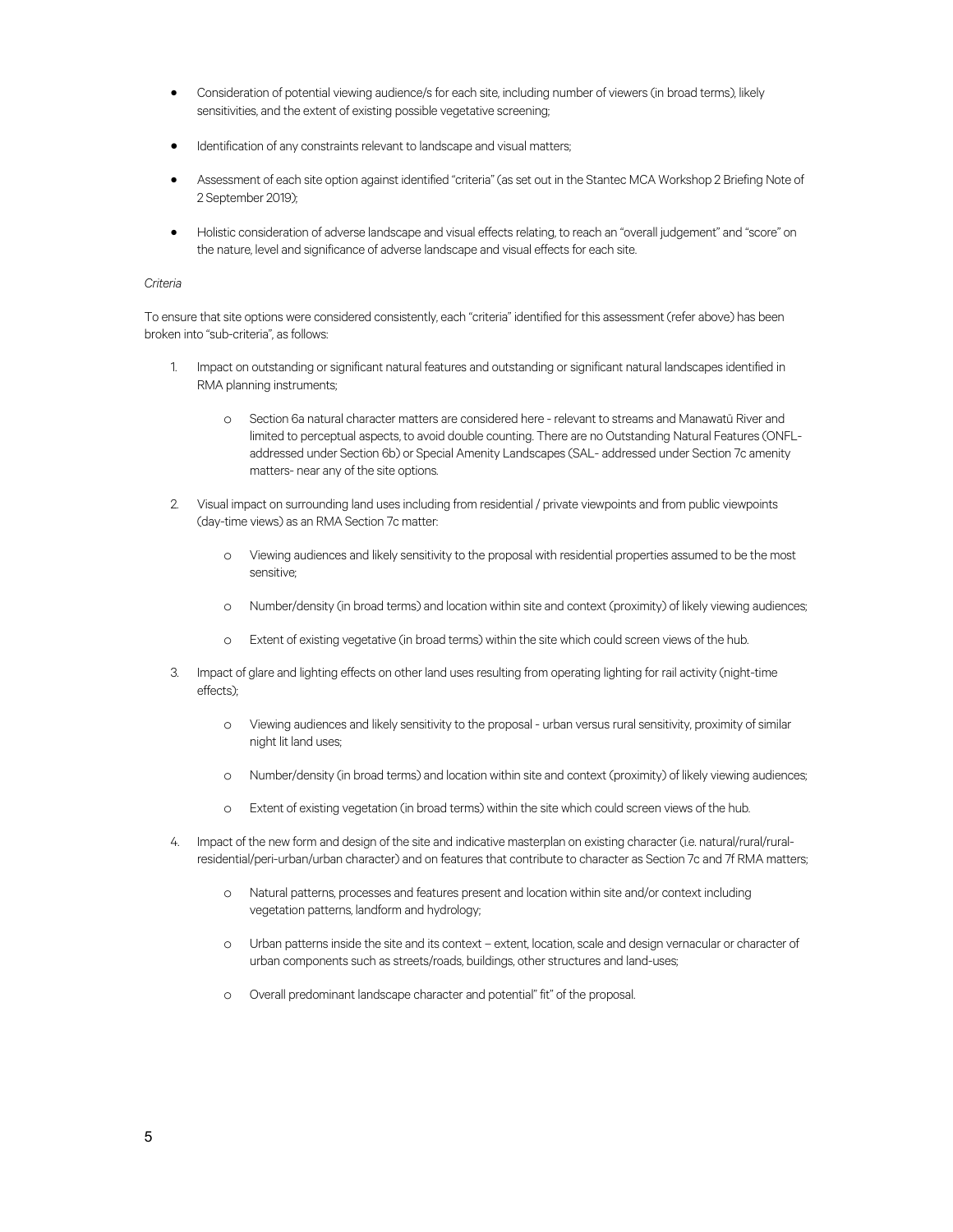#### *Scoring*

The 5-point rating score specified for the comparative assessment has been used to rate effects. The scale has been used to rate the nine site options, to understand potential adverse effects.

The following table sets out an explanation of the 1 – 5 scores, and thresholds applied in this assessment:

| Score          | Impact      | Explanation/Threshold                                                                                                                                                                                                                                                                                                                                                                                                                                                                                                                                                                                                                                                                                |
|----------------|-------------|------------------------------------------------------------------------------------------------------------------------------------------------------------------------------------------------------------------------------------------------------------------------------------------------------------------------------------------------------------------------------------------------------------------------------------------------------------------------------------------------------------------------------------------------------------------------------------------------------------------------------------------------------------------------------------------------------|
| $\mathbf{1}$   | Low         | Small number of sensitive viewers (dwellings) and adverse effects reduced by high levels<br>$\bullet$<br>of existing vegetative screening and/or distance;<br>Masterplan can be easily assimilated into existing urban and natural character/patterns<br>No Section 6a matters to address<br>Residual adverse effects - with design refinement and mitigation-are likely to be very low<br>or low on a 7-point scale <sup>3</sup>                                                                                                                                                                                                                                                                    |
| $\overline{2}$ | Medium Low  | Small number of sensitive viewers (dwellings) and adverse effects reduced by high levels<br>$\bullet$<br>of existing vegetative screening and/or distance;<br>A general "fit" into existing urban and natural character/patterns<br>$\bullet$<br>No Section 6a matters to address<br>٠<br>Residual adverse effects are likely to be low or low to moderate on a 7-point scale<br>$\bullet$                                                                                                                                                                                                                                                                                                           |
| 3              | Medium      | Small - moderate number sensitive viewers (dwellings) in close proximity<br>$\bullet$<br>Fit into existing urban and natural character/patterns likely to be achieved with design<br>$\bullet$<br>refinement and mitigation measures such as more compact masterplan, enhanced<br>screening and changes to urban forms to re-establish coherent street patterns<br>Some potential for adverse effects on Section 6a natural character matters, although<br>$\bullet$<br>existing values may be low or low-moderate (modified environment) and/or could be<br>avoided with design refinement<br>Residual adverse effects are likely to be low to moderate or moderate on a 7-point scale<br>$\bullet$ |
| 4              | Medium High | Moderate - high number of sensitive viewers (dwellings) in proximity with limited screening<br>$\bullet$<br>Fit with existing urban and/or natural character/patterning is problematic, site features cut<br>$\bullet$<br>across streams, local and main roads, mitigation measures are complex, although likely to<br>be reduced by a more compact masterplan<br>Section 6a natural character matters are evident and more difficult to address due to<br>extent and/or value<br>Residual adverse effects are likely to be moderate or moderate to high on a 7-point scale<br>$\bullet$                                                                                                             |
| 5              | High        | High numbers of sensitive viewers in proximity with little existing vegetative screening;<br>$\bullet$<br>Fit with existing urban and/or natural character/patterning is problematic, site features cut<br>$\bullet$<br>across streams, local and main roads, mitigation measures are complex, and design<br>measures and mitigation are unlikely to result in appropriate effects<br>Section 6a natural character matters are evident and difficult to address, valued natural<br>landscape areas may be impacted<br>Residual adverse effects are likely to range from moderate to high or very high on a 7 -<br>point scale                                                                        |

Note: In line with the MCA Working 2 Briefing Note, specific design refinement and mitigation measures are not assumed and are considered in general terms only; to help distinguish sites with greater potential for further investigation.

#### *Overall Judgement*

In reaching a final effects score for each site option and theoretical Masterplan footprint, an "overall judgement" approach has been taken. While individual scores are provided for each sub criteria, as a tool for analysis, the effects are assessed as a whole, through a considered judgement of naturalscience, perceptual and shared and recognised factors, the nature and extent of the Masterplan, the receiving environment (site option area and anywider visual catchment) and the RMA policy context of Section 6 and 7 matters. This is consistent with NZILA best practice guidance,

<sup>3</sup> A 7- point rating scale is recommended by the NZILA in the assessment of effects - very low, low, low-moderate, moderate, moderate-high, high, very-high and this will be used in the assessment of effects for the AEE.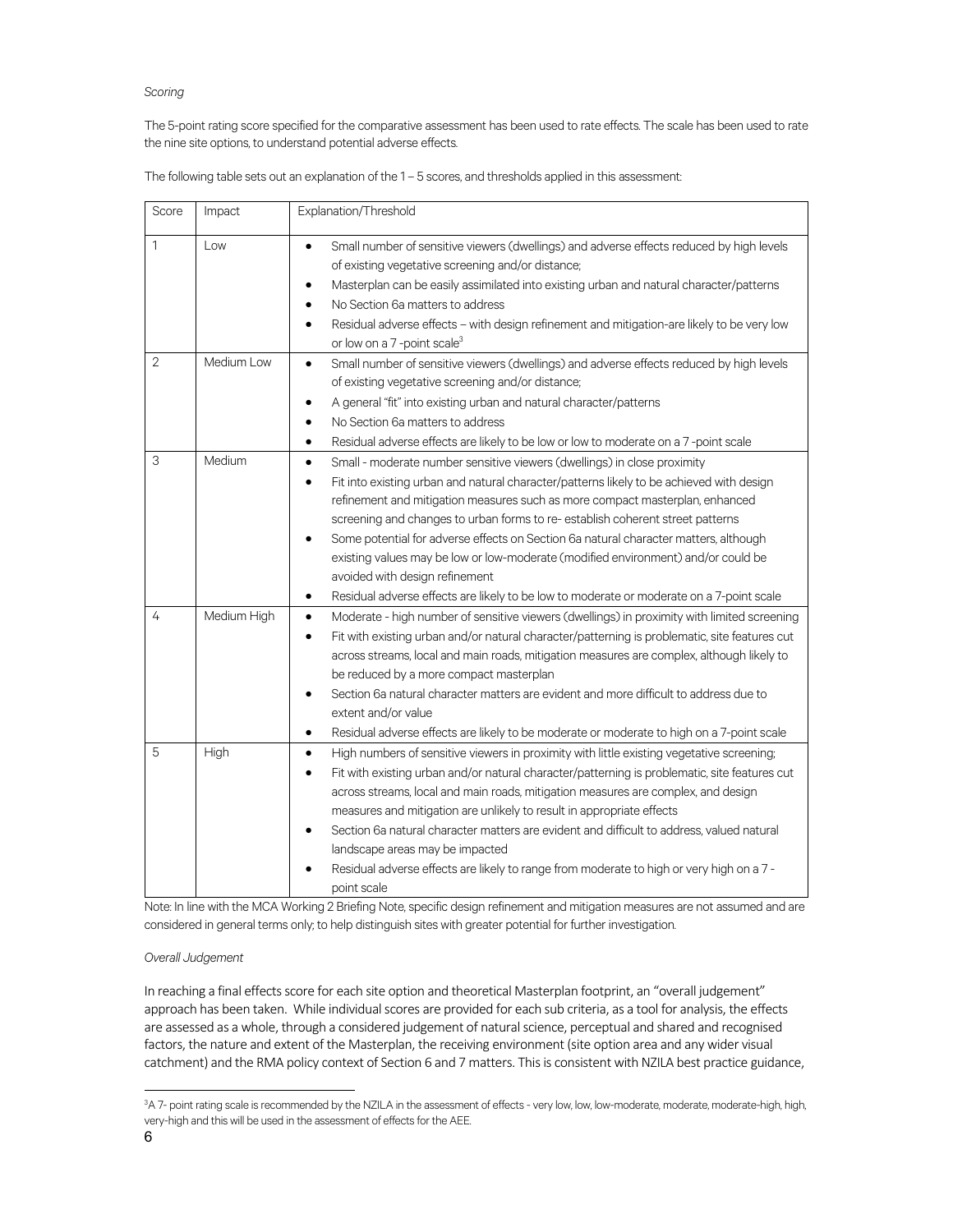which recommends that, while it is useful to consider effects on various factors contributing to outstanding or significant features and landscapes, visual effects and landscape character, these matters, and the landscape, needs to be "put back together" and considered as a whole, to reach a conclusion on overall effects. In practical terms this means the overall effectsscore for each option is made through qualitative judgementrather than mathematical analysis. This judgment is assisted by the consideration of relevant threshold matters, as listed above, as is consistent with best practice assessment guidance. Threshold matters provide a further analysis tool; rather than being a prescriptive checklistwhere all aspects need to be evident or are given an equalweighting. The level of effects on landscape and visual mattersis assessed through an overall judgement and consideration of the site, project and relevant legislative/policy context.

#### Assumptions

Existing land use and buildings in all zones (the "Buildings" layer in the ArcGIS Online information) are as stated (i.e. all buildings in the residential zone are assumed to be dwellings), unless clearly otherwise (Googlemaps and Streetview was also used to understand character).

To avoid "double counting", landscape and visual matters are assumed distinct from the following areas:

- Urban design (connectivity, community cohesion, fit with regional strategies/plans)
- Tangata whenua values;
- Heritage (recorded/unrecorded archaeological sites, heritage sites/items/notable trees recorded in planning instruments);
- Natural environment (terrestrial and freshwater ecology and habitat);
- Recreational uses;
- Noise and vibration (amenity) effects.

In subsequent assessments of the short listed and preferred options the findings of these disciplines will be referenced and considered in terms of landscape only; where they provide information that is relevant to the physical, perceptual and shared and recognised components of landscape and the assessment of natural character under the RMA.

The likely future environment indicated in strategic planning documents (such as areas identified for future residential growth) has been considered within this assessment in terms of potential additional visual effects and impact on character.

In considering opportunities for further design refinement and mitigation it is assumed:

• The proposed hub infrastructure can be located at a distance from the existing railway line, as indicated in the possible hub "footprints" provided on 18 September 2019;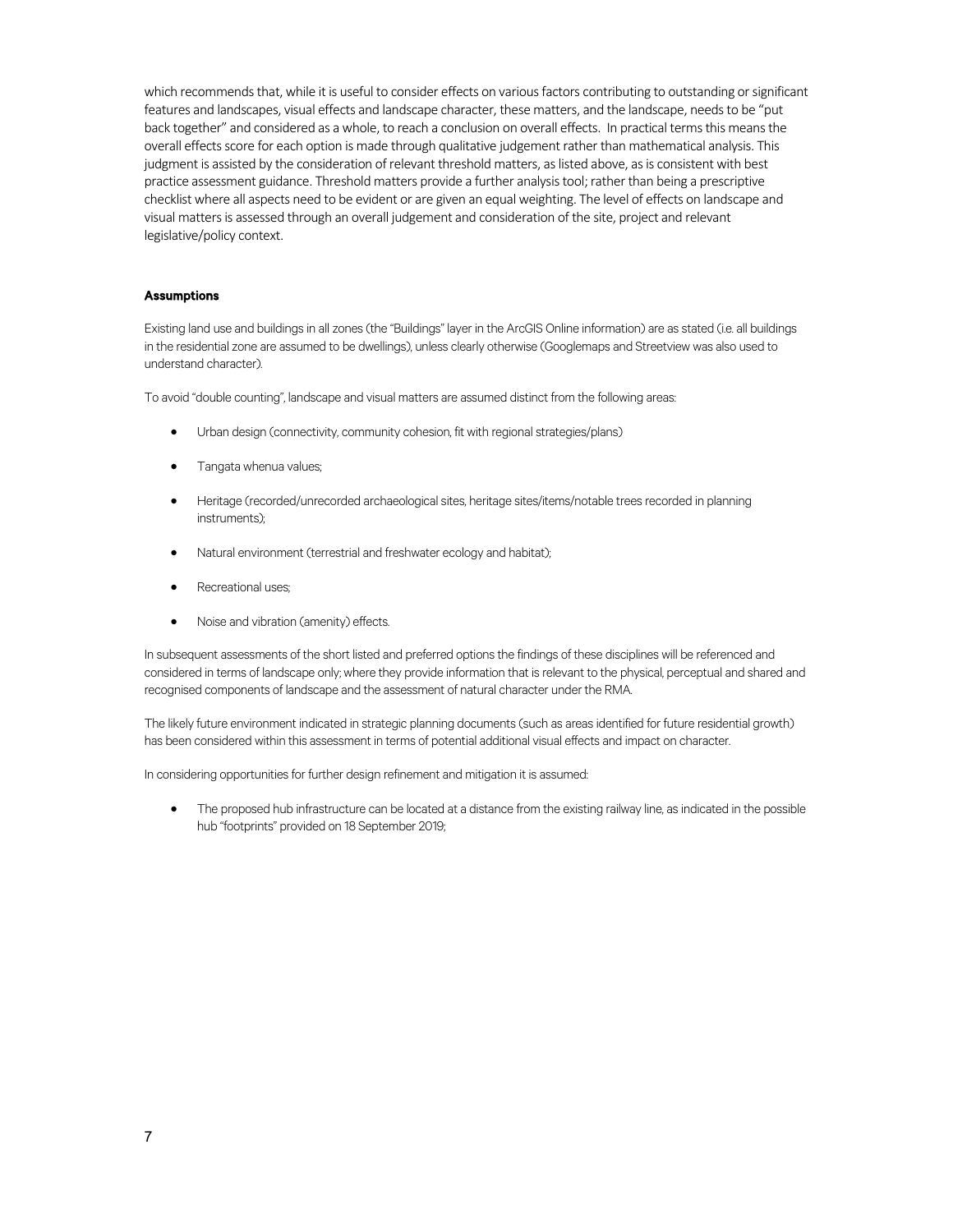### Comparative Assessment

### Summary of Findings

| Site Option | Score/Impact                  | Comment                                                                                                                                 |
|-------------|-------------------------------|-----------------------------------------------------------------------------------------------------------------------------------------|
|             | Note: an overall judgement is | Summary explanation of the main factors contributing to                                                                                 |
|             | used to evaluate the effects  |                                                                                                                                         |
|             | and score for each option.    |                                                                                                                                         |
|             | Refer to pg 6.                |                                                                                                                                         |
| Option 1    | 3 (Medium)                    | $E \nHects -$                                                                                                                           |
|             |                               | • Relate primarily to Section 6a natural character (Taonui Stream) and                                                                  |
|             | Landscape and Features (4)    | 7c amenity matters including:                                                                                                           |
|             |                               | • Other minor natural waterway and urban landscape patterns that cut                                                                    |
|             | Visual Effects (2)            | across the site (although aligned with Waugh Rd, Newbury Line will<br>be impacted),                                                     |
|             | Lighting (2)                  | · Existing rural residential character which helps distinguish urban form<br>of Bunnythorpe (less of an issue compared to Option 3 +4), |
|             | Character (2)                 | • Proximity to sensitive audience at Taonui and impact on school that                                                                   |
|             |                               | contributes to amenity/character.                                                                                                       |
|             |                               | · Proximity to Aorangi marae, the Westella homestead and growth                                                                         |
|             |                               | precinct of Fielding (and are a further consideration in design                                                                         |
|             |                               | refinement along with more compact form to avoid direct impact on                                                                       |
|             |                               | Taonui Stream and Whiskey Creek).                                                                                                       |
|             |                               | Potential benefits                                                                                                                      |
|             |                               | . The site offers opportunity for restoration of streams and this could                                                                 |
|             |                               | be combined with visual screening.                                                                                                      |
| Option 2    | 3 (Medium)                    | Effects-                                                                                                                                |
|             |                               | · Relate primarily to Section 6a natural character (Taonui Stream) and                                                                  |
|             | Landscape and Features (4)    | 7c amenity matters, including:                                                                                                          |
|             | Visual Effects (2)            | . Natural and urban landscape patterns cut across the site (although                                                                    |
|             |                               | aligned with Campbell Rd, Nammestada and Taonui Rd would be                                                                             |
|             | Lighting (2)                  | impacted),                                                                                                                              |
|             |                               | · Existing rural residential character helps which distinguish urban form<br>of Bunnythorpe (less of an issue compared to Option 3 +4), |
|             | Character (2)                 | • Proximity to sensitive audience at Taonui and impact on aerodrome,                                                                    |
|             |                               | contributing to amenity/character.                                                                                                      |
|             |                               | Potential benefits                                                                                                                      |
|             |                               | • Opportunity for restoration of streams could be combined with visual                                                                  |
|             |                               | screening                                                                                                                               |
| Option 3    | Medium High (4)               | Effects                                                                                                                                 |
|             |                               | · Relate primarily to Section 6a natural character (Mangaone Stream),                                                                   |
|             | Landscape and Features (4)    | and 7c amenity matters, including:                                                                                                      |
|             |                               | . Natural waterway and urban landscape patterns cut across the site                                                                     |
|             | Visual Effects (3)            | · Existing rural residential character helps distinguish-separate - urban                                                               |
|             |                               | centres.                                                                                                                                |
|             | Lighting (3)                  | • Proximity to sensitive audience including Bunnythorpe residential                                                                     |
|             |                               | areas.                                                                                                                                  |
|             | Character (4)                 | Note: Effects could be reduced by alignment to Roberts Line and setting                                                                 |
|             |                               | between streams.                                                                                                                        |
|             |                               | Potential benefits                                                                                                                      |
|             |                               | · opportunity for restoration of streams on the site which will also                                                                    |
|             |                               | provide visual screening.                                                                                                               |
| Option 4    | High (5)                      | Effects                                                                                                                                 |
|             |                               | · Relate primarlily to Section, 7f natural character and 7c amenity                                                                     |
|             | Landscape and Features (1)    | matters resulting from rolling landforms and rural residential landuse                                                                  |
|             | Visual Effects (4)            | including:                                                                                                                              |
|             |                               | · Natural waterways, rolling landforms and urban landscape patterns                                                                     |
|             |                               | cut across the site (although well aligned with Railway Rd),                                                                            |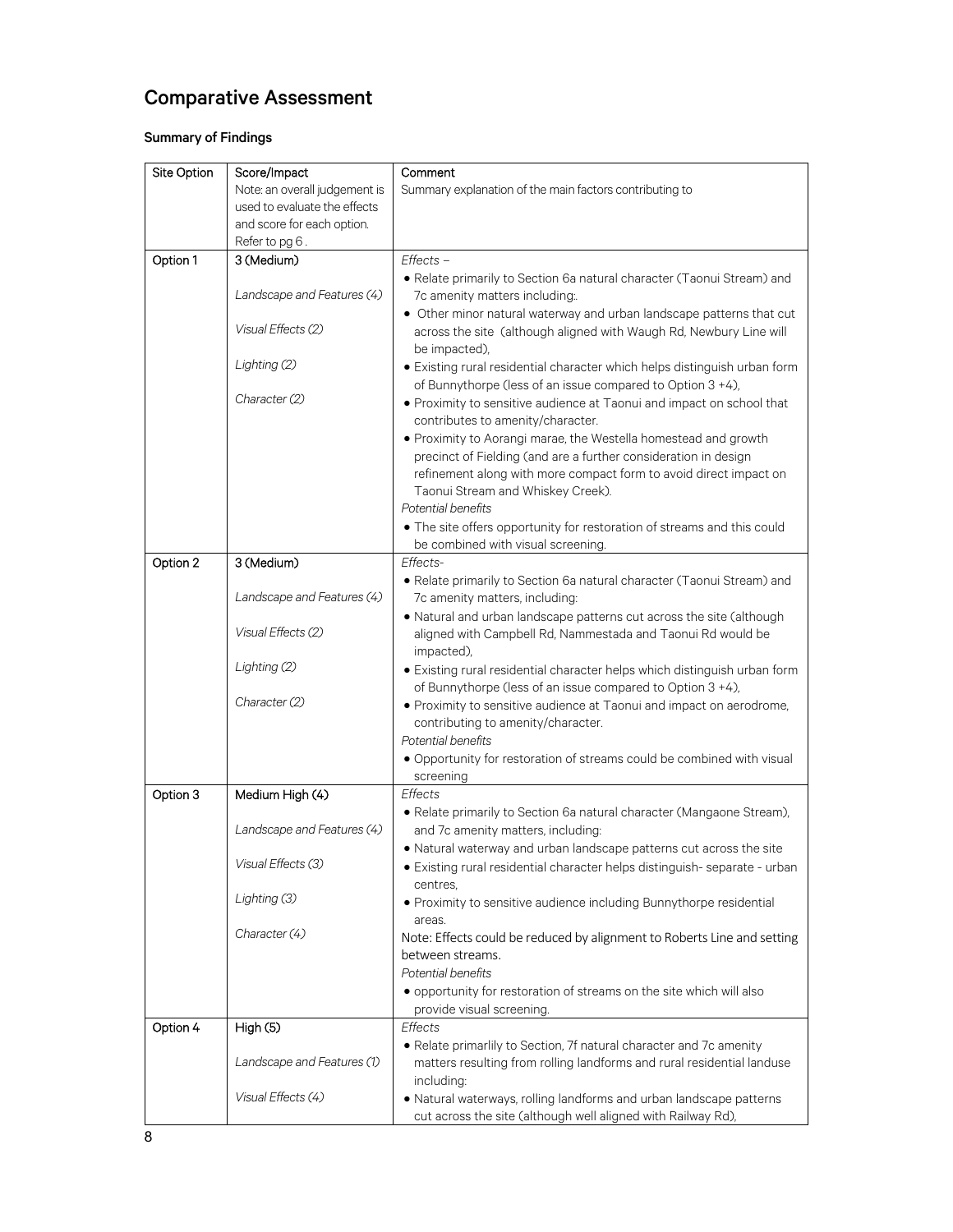| Site Option | Score/Impact<br>Note: an overall judgement is<br>used to evaluate the effects<br>and score for each option.<br>Refer to pg 6. | Comment<br>Summary explanation of the main factors contributing to                                                                                                                                                                                                                                                                                                                                                                                                                                     |
|-------------|-------------------------------------------------------------------------------------------------------------------------------|--------------------------------------------------------------------------------------------------------------------------------------------------------------------------------------------------------------------------------------------------------------------------------------------------------------------------------------------------------------------------------------------------------------------------------------------------------------------------------------------------------|
|             | Lighting (4)<br>Character (5)                                                                                                 | · Existing rural residential character helps distinguish - separate- urban<br>centres of Bunnythorpe,<br>• Close proximity to larger numbers of sensitive audience including<br>Palmerston North residential areas                                                                                                                                                                                                                                                                                     |
| Option 5    | Medium High (4)<br>Landscape and Features (1)<br>Visual Effects (4)<br>Lighting (4)<br>Character (3)                          | Effects<br>• Relate primarily to Section 7f natural character and 7c amenity<br>matters resulting from rural -residential landuse flood impacted<br>landform patterns, including:<br>· effects on natural (waterway and topography) and urban landscape<br>patterns which cut across the site (although less than in Option 6 +8)<br>and<br>· Close proximity to future residential audience                                                                                                           |
| Option 6    | High (5)<br>Landscape and Features (1)<br>Visual Effects (3)<br>Lighting (3)<br>Character (5)                                 | Effects<br>• Relate primarily to Section 7f natural character and 7c amenity<br>matters, resulting from rural- residential landuse and flood impacted<br>landform patterns, including:<br>• Effects on natural and urban landscape patterns which cut across the<br>site including a number of collector and main roads<br>· Proximity to sensitive audience- future residential area                                                                                                                  |
| Option 7    | High(5)<br>Landscape and Features (5)<br>Visual Effects (2)<br>Lighting (2)<br>Character (4)                                  | Effects<br>• Relate primarily toSection 6a natural character and 7c landscape<br>matters (greatest values, compared to other options) resulting from<br>ox bow features and proximity to manawatū river, including:<br>• Effects on natural (waterway, topography) and urban landscape<br>patterns that cut across the site<br>• Proximity to sensitive audience at Longburn Village, although in<br>context with other industrial landuses                                                            |
| Option 8    | High(5)<br>Landscape and Features (4)<br>Visual Effects (3)<br>Lighting (3)<br>Character (5)                                  | Effects<br>· Relate primarily to- - Section 6a natural character matters and 7c<br>amenity matters resulting from proximity to manawatū river and rural<br>residential landuse, including:<br>• Effects on natural (waterway, topography) and urban landscape<br>patterns that cut across the site<br>• Sensitive audience in proximity (greater constraint than in option 7).<br>· Significant disruptions and character effects on Pioneer Highway, the<br>main entrance into Palmerston North city. |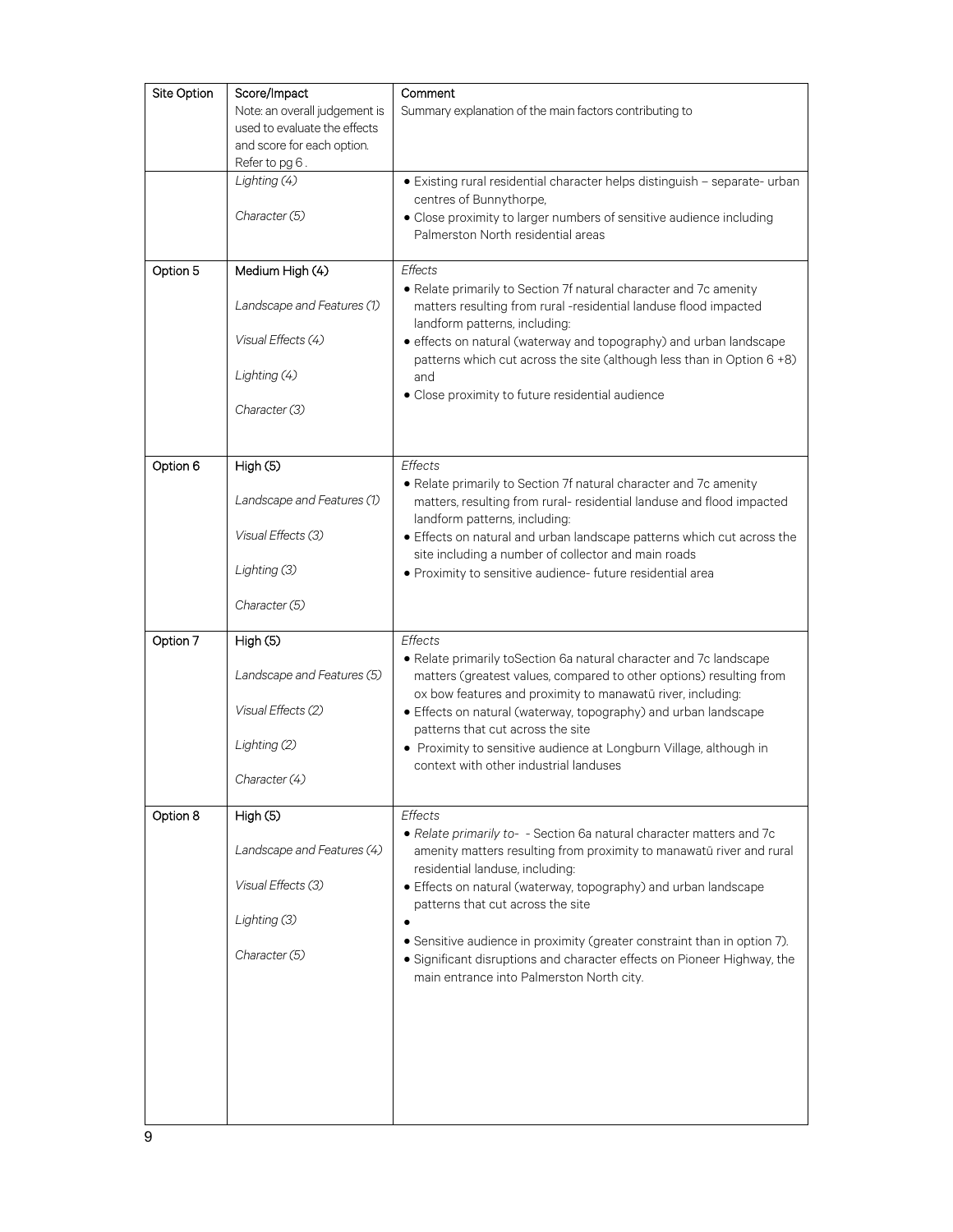| Site Option                                                                                                        | Score/Impact<br>Note: an overall judgement is<br>used to evaluate the effects<br>and score for each option.<br>Refer to pg 6. | Comment<br>Summary explanation of the main factors contributing to                                                                                                                                                                                                                                              |
|--------------------------------------------------------------------------------------------------------------------|-------------------------------------------------------------------------------------------------------------------------------|-----------------------------------------------------------------------------------------------------------------------------------------------------------------------------------------------------------------------------------------------------------------------------------------------------------------|
| Option 9<br>Note: This<br>assessment<br>considers<br>the<br>redeveloped<br>site.<br>Including<br>the<br>masterplan | High $(5)$<br>Landscape and Features (1)<br>Visual Effects (5)<br>Lighting (5)<br>Character (5)                               | Effects-<br>• Relate primarily to Section 7c amenity and 7f quality of the built<br>environment matters, including:<br>• Finer grain urban landscape patterns do not fit with the patterns or<br>the scale of development,<br>• Large sensitive audience in proximity and impact on landscape<br>amenity areas. |
| concept for<br>the rail hub.                                                                                       |                                                                                                                               |                                                                                                                                                                                                                                                                                                                 |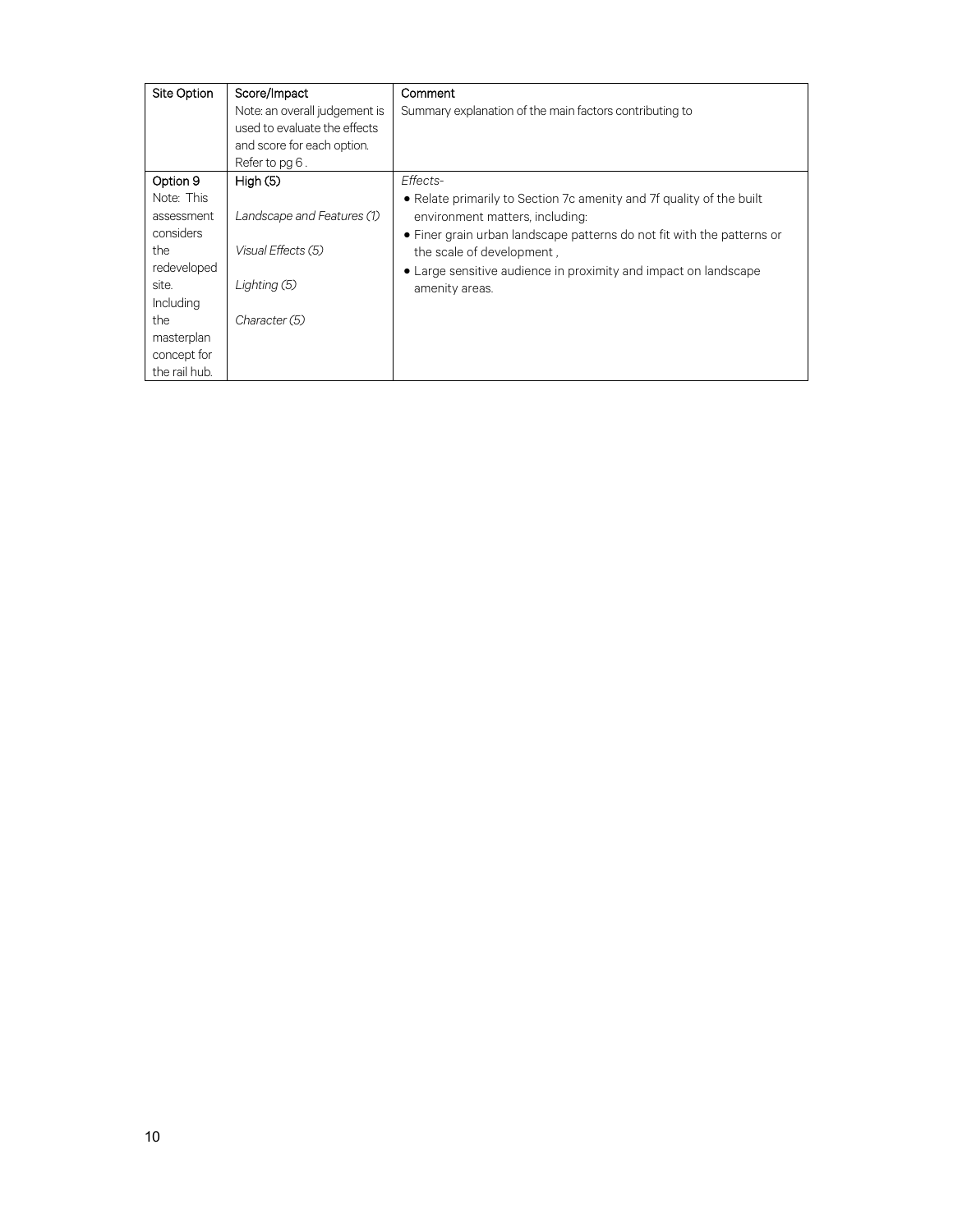#### Recommendation

Site Option 1 and 2 are recommended for further investigation with a more compact masterplan, to be considered as a measure to limit effects on the natural feature of Taonui Stream. Both sites would have a similar level of visual impact, and opportunities for benefits through stream restoration. It is noted, to avoid double counting, the existing land uses of Taonui School (Site 1) and the aerodrome (Site 2), are considered in terms of urban character and patterns only. It is assumed that their contribution, as valued assets for the local community, will be assessed by others under community cohesion.

On balance, Option 1 has an advantage, as it has a better fit with existing urban patterns (Newbury Line would be impacted) and opportunities for design refinement and mitigation. For example, refinement could enable a more compact masterplan such that the development can be contained south of Taonui Stream and improved by restoration planting along Taonui and Whiskey Creek. Through greater separation, this approach, would also reduce potential effects on the Westella Homestead and Aorangi marae. Relocation of the school, although very disruptive, could result in more coherent urban patterns, for example, where facilities are brought together along Taonui Rd.

Further broad scale mitigation measures to consider include final building alignment and articulation to manipulate perceptions of scale and fit with existing patterns along with quality of finish and development of a coherent palette of materials for all structures; to reduce visual dominance.

Site 3 Option could also be considered if the masterplan was set along Roberts Line between Taonui and the Mangaone Stream. This alignment would provide greater separation and distinction to Bunnythorpe and a more logical relationship and fit with the patterns of the Palmerston North industrial zone. Similarly, an alignment to Pioneer Highway, east of Tiakitahuna Rd through to Longburn (Site 6 shift) may have merit from a landscape and visual perspective. This location would avoid important natural features and most street patterns (Karere Rd would be impacted) with reduced effects due to its setting in the vicinity of the Longburn industrial development. Alternatively, options to reduce the size of the masterplan could include locating the logging component in this area.

Note: A more compact masterplan would decrease the effects score for all other site options. However, residual medium to high adverse effects (on a 7-point scale) are likely to be retained post mitigation. This is because a more compact hub is still likely to cut across natural (streams, landforms) and urban (street/road networks) patterns and/or the nature and extent of the development would contrast strongly with the character of the area and would be viewed by larger numbers of a sensitive audience – now and in the future. In summary, these matters discount:

- Option 4 due to its rolling landform and proximity to Palmerston North residential areas
- Option 5 due to its setting alongside existing and proposed residential areas and rural character
- Option 6 and 8 due, as they across natural features and a number of collector and main roads and interface with proposed new residential areas. These sites have the worst fit with natural and urban patterns.
- Option 7 due to its proximity to the Manawatū river, natural oxbow features and extension across Pioneer Highway. This area has the greatest natural landscape values.
- Option 9 due to its proximity to, and numbers of, sensitive viewing audiences and the developments likely impact on urban patterns, including street networks, open space areas and contrast with other buildings and structures typical of the central city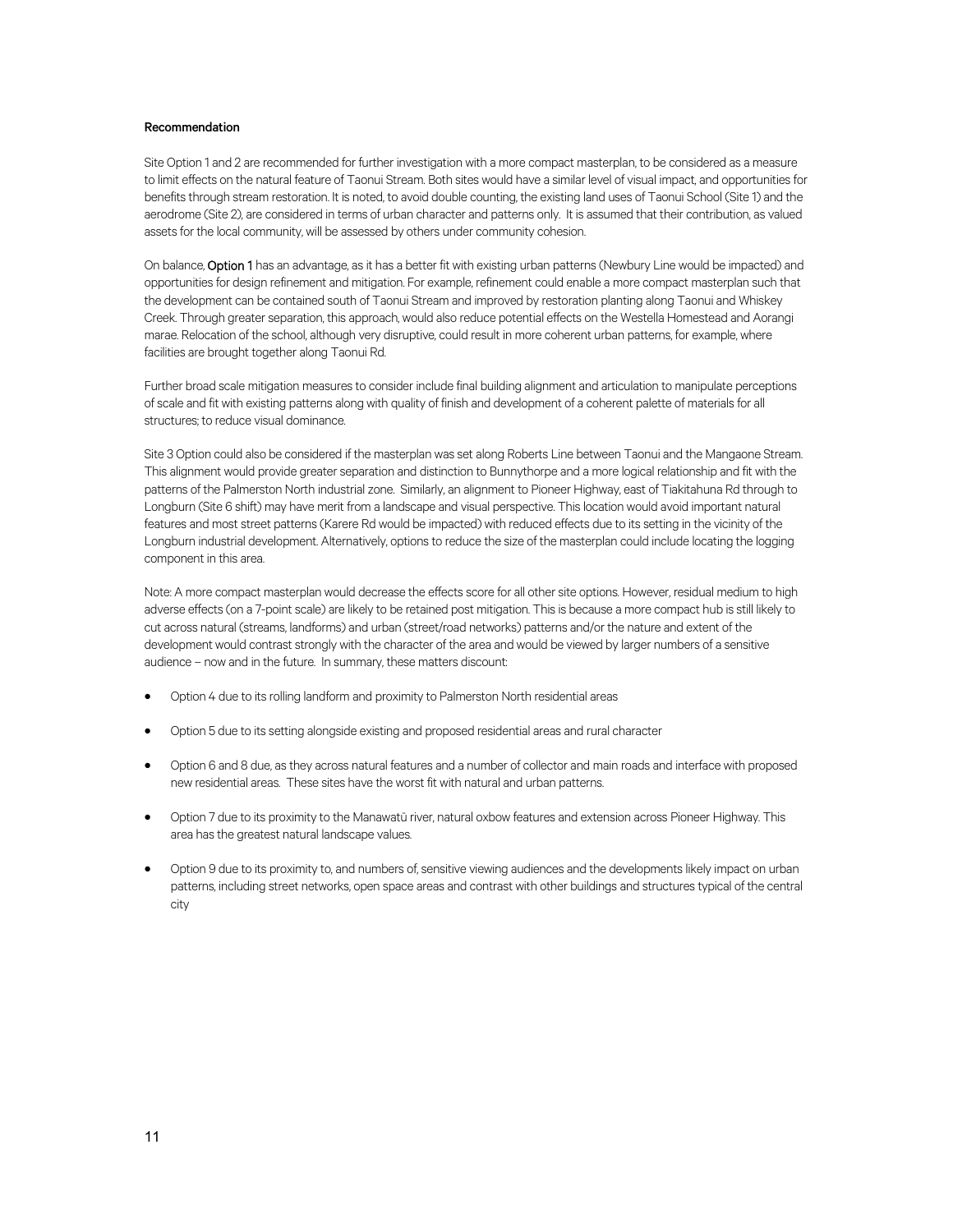### Addendum to the Workshop 2 Landscape and Visual Assessment

### 21/04/2020

#### Reasons for the addendum

The reason for this addendum is to provide a:

- record updates to my assessment following workshop 2; and
- further assessment of the area options with the masterplan layout applied

#### Updates to assessment post workshop 2

Following workshop 2, I updated my original assessment as a result of a further review of desktop information, relevant material presented in other discipline reports and matters relevant to landscape, discussed at the workshop. The changes are discussed below.

#### Constraints identified in each area [amendment 1]

Specifically, amendments are made to the constraints table to address further information as well as a greater understanding of features relevant to tangata whenua values and notable trees identified in the PNCC district plan, not considered by other assessments. For completeness, the constraints table is included below with the additions highlighted

| Area for      | Constraints (what and where)                                                                                                                                                                                                                                                                                                                                                                                                                                                                                                                                                                                                                                                                                                                                                                                                                                                                                                                                                                                      |  |
|---------------|-------------------------------------------------------------------------------------------------------------------------------------------------------------------------------------------------------------------------------------------------------------------------------------------------------------------------------------------------------------------------------------------------------------------------------------------------------------------------------------------------------------------------------------------------------------------------------------------------------------------------------------------------------------------------------------------------------------------------------------------------------------------------------------------------------------------------------------------------------------------------------------------------------------------------------------------------------------------------------------------------------------------|--|
| investigation |                                                                                                                                                                                                                                                                                                                                                                                                                                                                                                                                                                                                                                                                                                                                                                                                                                                                                                                                                                                                                   |  |
| Option 1      | Natural feature of Taonui Stream (in the western parts of site); natural processes<br>$\bullet$<br>(flooding) in south-eastern parts, contributing to natural landscape character.<br>Section 6a matters triggered.<br>Existing and future urban patterns at the north-west end of the site include<br>$\bullet$<br>Aorangi Marae and Maori freehold land, Westella Homestead rest home, Fielding<br>Residential Growth Precinct and Taonui School (directly impacted)<br>Existing urban patterns - configuration of roads and existing rail-line on north<br>$\bullet$<br>boundary of site (Waughs Road, Campbells Road, with rail line inbetween):<br>connection of hub to existing rail line could result in a substantial change in<br>character on Waughs and/or Campbell Roads;<br>Adjacent urupā, aerodrome and rural-residential land use - Campbell Rd and<br>$\bullet$<br>Durie Rd increases potential for visual effects and effects on existing<br>values/amenity                                     |  |
| Option 2      | Natural feature of Taonui Stream (in western parts of the site); natural processes<br>$\bullet$<br>(flooding) in south-eastern parts, contributing to natural landscape character.<br>Section 6a matters triggered.<br>Street patterns - roads and existing rail-line on south boundary of site (Campbells<br>$\bullet$<br>Road, Waughs Road, with rail line inbetween): connection of hub to existing rail<br>line could result in a substantial change in urban character along Waughs and/or<br>Campbell Roads and site would cut across Taonui and Nannestads Rd;<br>Greater density of urban patterning at the north-west end (including an adjacent<br>$\bullet$<br>Residential Growth Precinct near Fielding) increases potential for visual effects<br>and loss of residential amenity<br>Aerodrome directly impacted, contributes to periurban character and amenity.<br>$\bullet$<br>Stream, urupā and maori freehold land in wider context- signals existing values to<br>$\bullet$<br>tangata whenua. |  |
| Option 3      | Natural feature of Mangaone Stream - bi-sects the site; numerous tributaries<br>$\bullet$<br>traverse the area; associated natural processes (flooding) contributing to natural<br>landscape character, Section 6a matters triggered and likely values to tangata<br>whenua                                                                                                                                                                                                                                                                                                                                                                                                                                                                                                                                                                                                                                                                                                                                       |  |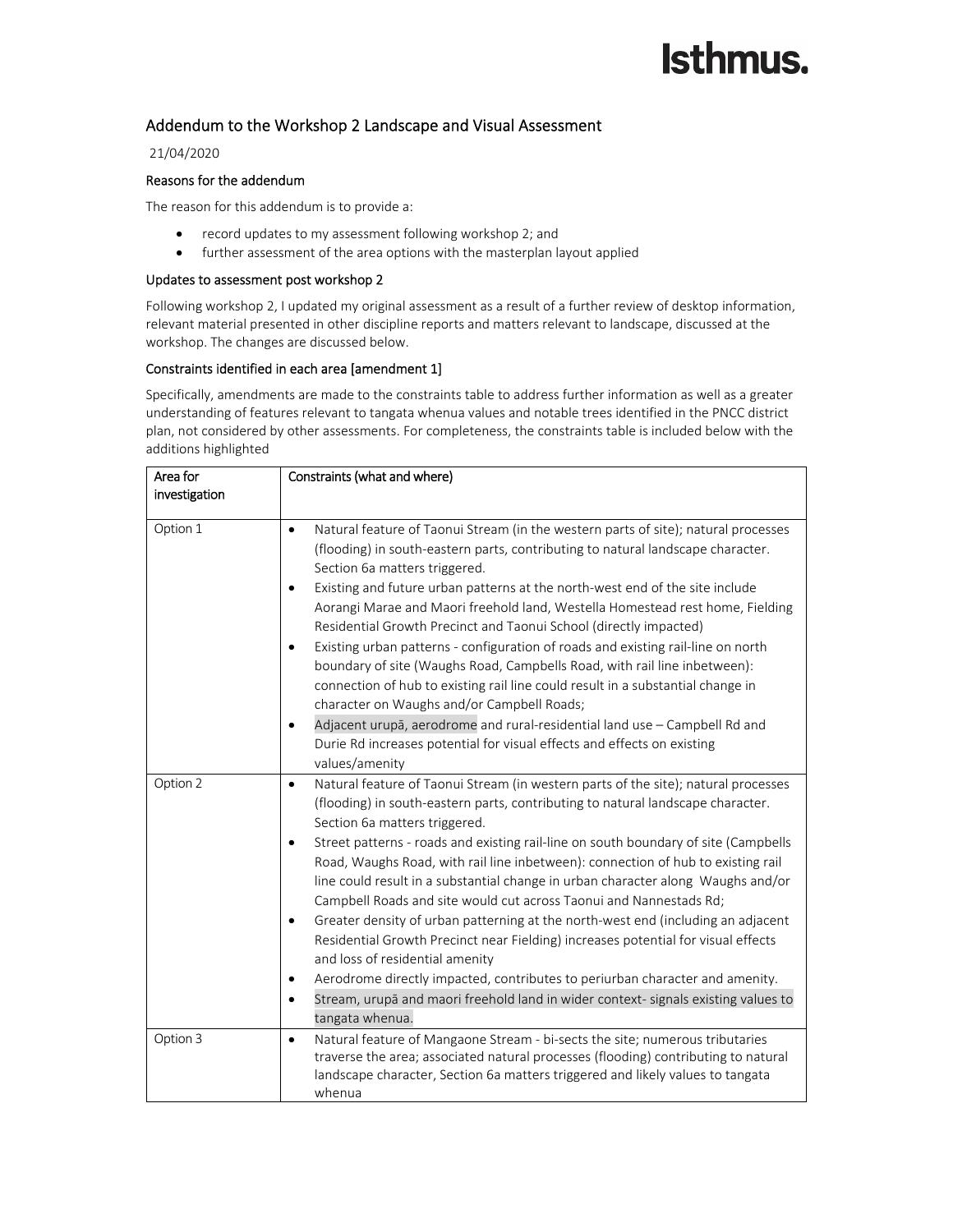| Area for      | Constraints (what and where)                                                                      |  |  |
|---------------|---------------------------------------------------------------------------------------------------|--|--|
| investigation |                                                                                                   |  |  |
|               |                                                                                                   |  |  |
|               | Street patterns include finer grain network of local and main collector roads and<br>$\bullet$    |  |  |
|               | proposed site would cut across these                                                              |  |  |
|               | Cemetery in wider context- increases potential for visual effects and loss of<br>amenity          |  |  |
|               | Extensive rural-residential landuse, particularly in northern and north-western<br>$\bullet$      |  |  |
|               | parts of site and proximity to Bunnythorpe would increase potential for visual                    |  |  |
|               | effects and loss of character and amenity                                                         |  |  |
| Option 4      | Landform patterns more pronounced and contributes to character - rolling hills                    |  |  |
|               | and shallow gully systems with associated streams/tributaries across the site;                    |  |  |
|               | Established rural-residential landuse and finer grain patterns of development<br>$\bullet$        |  |  |
|               | across much of the site, would increase potential for visual effects and loss of                  |  |  |
|               | character and amenity                                                                             |  |  |
|               | Proximity to residential areas off Kelvin Grove in Palmerston North would increase<br>٠           |  |  |
|               | potential for visual effects                                                                      |  |  |
|               | Existing rural residential landuse distinguishes the City from Bunnythorpe,<br>$\bullet$          |  |  |
|               | provides greater distinction/ clear urban patterns                                                |  |  |
| Option 5      | Natural processes - expressed in extensive flood prone areas in north-western<br>$\bullet$        |  |  |
|               | parts of the site and underlies character of the site                                             |  |  |
|               | Adjacent rural-residential patterns along existing rail corridor increases potential<br>$\bullet$ |  |  |
|               | for adverse visual effects and loss of amenity                                                    |  |  |
|               | Street patterns include a number of local and main collector roads that would be<br>$\bullet$     |  |  |
|               | disrupted by the proposal                                                                         |  |  |
|               | Proximity of residential/future residential (Kakatangiata Growth area) areas -<br>$\bullet$       |  |  |
|               | adjacent to the east, south-east and south increasing potential for adverse visual                |  |  |
|               | effects and loss of amenity                                                                       |  |  |
| Option 6      | Natural processes - expressed in flood prone areas along Number 1 Line Longburn<br>$\bullet$      |  |  |
|               | (north-western parts of the site) underly landscape character                                     |  |  |
|               | Bush remnant would be directly impacted - Section 6c matter<br>$\bullet$                          |  |  |
|               | Street patterns include a number of local and main collector roads including<br>$\bullet$         |  |  |
|               | Longburn line that would be disrupted/cut across by the proposal                                  |  |  |
|               | Proximity to existing rural-residential areas would increase potential for visual<br>$\bullet$    |  |  |
|               | effects and loss of amenity                                                                       |  |  |
|               | Community Hall directly impacted -contributes to character and amenity<br>$\bullet$               |  |  |
|               | Proximity of future residential area (Kakatangiata Growth Area) would increase<br>$\bullet$       |  |  |
|               | potential for visual effects and loss of residential amenity                                      |  |  |
| Option 7      | Natural patterns and processes in southern half of site - contribute to natural<br>$\bullet$      |  |  |
|               | character remnants of a former path of the Manawatū River with ox-bows and                        |  |  |
|               | associated terraces featuring across the site between SH56. Section 6a matters                    |  |  |
|               | will apply.                                                                                       |  |  |
|               | Proximity to river corridor signals likely landscape values associated with natural               |  |  |
|               | science, perceptual and shared and recognised factors including sites of                          |  |  |
|               | significance to tangata whenua.                                                                   |  |  |
|               | Street patterns includding location of Pioneer Highway through northern parts of<br>$\bullet$     |  |  |
|               | the site which would be cut through by the site and is main entrance into                         |  |  |
|               | Palmerston North city from the west;                                                              |  |  |
|               | Proximity to Longburn Village may increase potential for adverse visual effects<br>$\bullet$      |  |  |
|               | and loss of amenity, although existing industrial land use offsets this                           |  |  |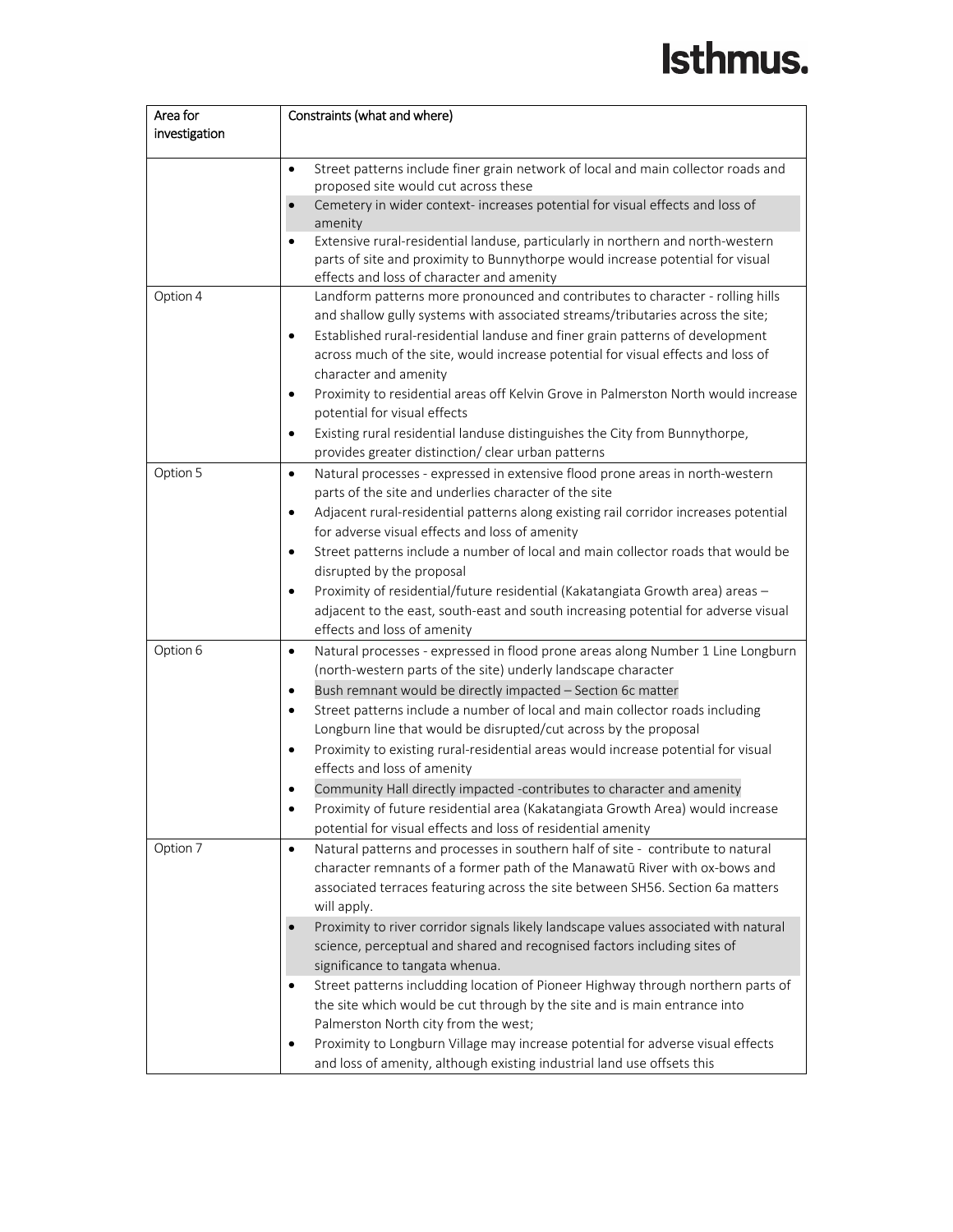| Area for<br>investigation | Constraints (what and where)                                                                                                                                                                                                                                                                                                                                                                                                                                                                                                                                                                                                                                                                                                                                                                                                                                                                                     |
|---------------------------|------------------------------------------------------------------------------------------------------------------------------------------------------------------------------------------------------------------------------------------------------------------------------------------------------------------------------------------------------------------------------------------------------------------------------------------------------------------------------------------------------------------------------------------------------------------------------------------------------------------------------------------------------------------------------------------------------------------------------------------------------------------------------------------------------------------------------------------------------------------------------------------------------------------|
| Option 8                  | Natural patterns and processes in southern half of site - contribute to natural<br>٠<br>character of the Manawatū River corridor; expressed in flooding. Section 6a<br>matters will apply.<br>Location of Pioneer Highway through central parts of the site; main entrance into<br>$\bullet$<br>Palmerston North city from the west;<br>Extent/complexity of small-scale urban patterns and character across much of the<br>$\bullet$<br>site and context particularly to the north and east, and including future residential<br>density increases potential for visual effects and loss of amenity;<br>School -Adventist College, likely to be directly impacted-contributes to character<br>and amenity<br>Proximity to river corridor signals likely landscape values associated with natural<br>science, perceptual and shared and recognised factors including sites of<br>significance to tangata whenua; |
| Option 9                  | Extent of small-scale urban patterns and residential and finer grain commercial<br>٠<br>activity in the immediate context increases potential for visual effects and loss of<br>amenity;<br>Central position within city fabric, potential for disruptions to existing urban<br>patterns including main arterial route, Park areas and notable tree (Oriana Park);                                                                                                                                                                                                                                                                                                                                                                                                                                                                                                                                               |

### Criteria being assessed [amendment 2]

Amendments are made to the criteria in order to provide further explanation as to factors considered relevant to the project context. This including reference to the identification of (Section 7) Special Amenity Landscapes (SAL) and (Section 6) Outstanding Natural Features and Landscapes (ONFL) which may be identified under the RMA, using distinct thresholds tests. These matters are included to provide further explanation as to the range of landscape values considered relevant to the assessment and did not result in any changes to the scores assigned to each option. For completeness, the threshold table is shown here with changes highlighted.

| Score          | Impact        | Explanation/Threshold                                                                                                                                                                                                                                                                                                                                                                                                                                                                                                                                    |
|----------------|---------------|----------------------------------------------------------------------------------------------------------------------------------------------------------------------------------------------------------------------------------------------------------------------------------------------------------------------------------------------------------------------------------------------------------------------------------------------------------------------------------------------------------------------------------------------------------|
| $\mathbf{1}$   | Low           | Small number of sensitive viewers (dwellings) and adverse effects reduced by<br>$\bullet$<br>high levels of existing vegetative screening and/or distance;<br>Masterplan can be easily assimilated- has a good fit with existing urban and<br>$\bullet$<br>natural character/patterns<br>No Section 6a matters to address and existing landscape values would not meet<br>$\bullet$<br>the SAL test<br>Residual adverse effects – with design refinement and mitigation-are likely to be<br>$\bullet$<br>very low or low on a 7-point scale <sup>1</sup> |
| $\mathfrak{D}$ | Medium<br>Low | Small number of sensitive viewers (dwellings) and adverse effects reduced by<br>٠<br>high levels of existing vegetative screening and/or distance;<br>A general "fit" into existing urban and natural character/patterns<br>$\bullet$<br>No Section 6a matters to address and existing landscape values would not meet<br>$\bullet$<br>the SAL test<br>Residual adverse effects are likely to be low or low to moderate on a 7-point<br>$\bullet$<br>scale                                                                                               |

<sup>1</sup> A 7- point rating scale is recommended by the NZILA in the assessment of effects - very low, low, low-moderate, moderate, moderate-high, high, very-high and this will be used in the assessment of effects for the AEE.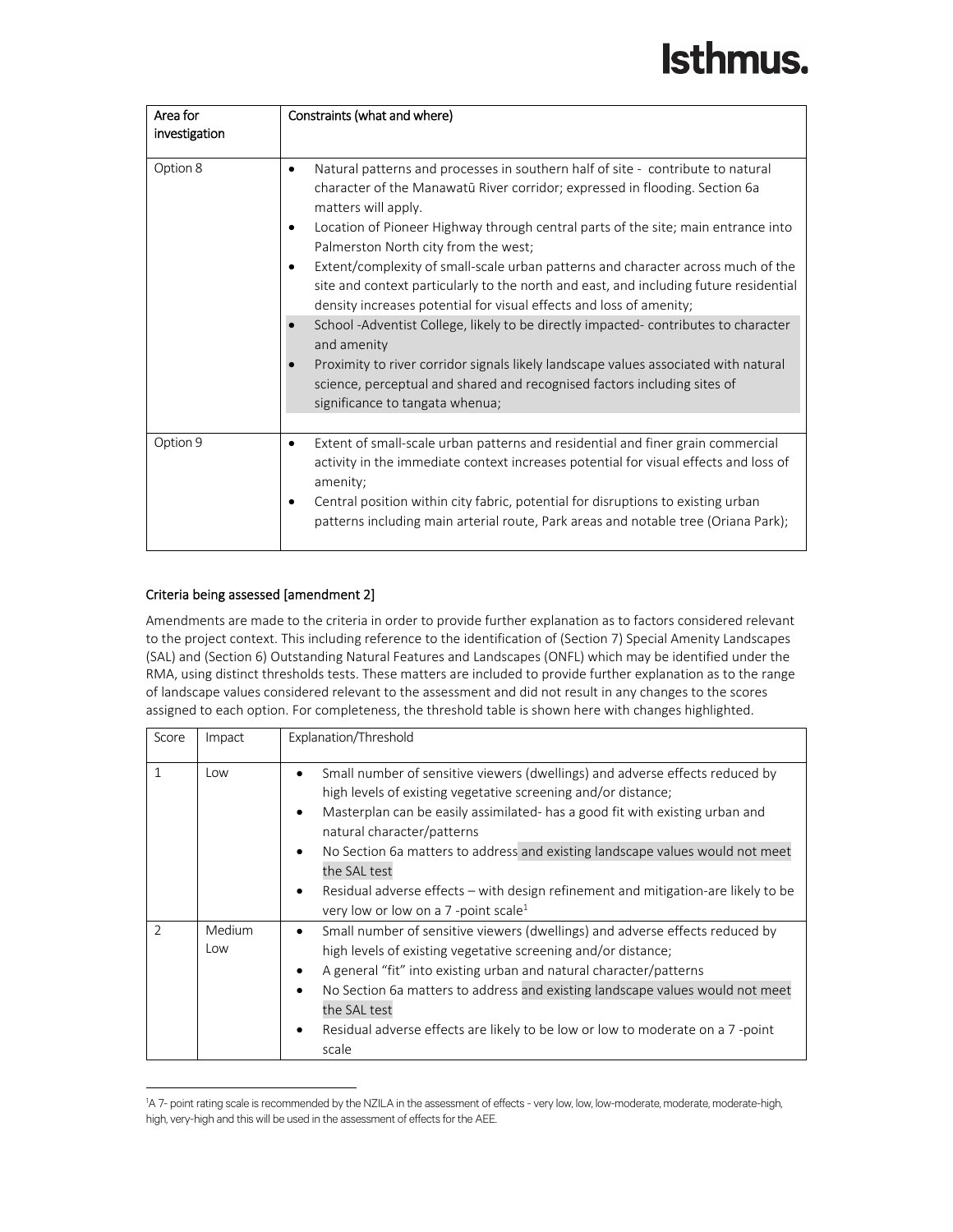| Score | Impact         | Explanation/Threshold                                                                                                                                                                                                                                                                                                                                                                                                                                                                                                                                                                                                                                                                                                                                                                                                                                                                                                                                                            |
|-------|----------------|----------------------------------------------------------------------------------------------------------------------------------------------------------------------------------------------------------------------------------------------------------------------------------------------------------------------------------------------------------------------------------------------------------------------------------------------------------------------------------------------------------------------------------------------------------------------------------------------------------------------------------------------------------------------------------------------------------------------------------------------------------------------------------------------------------------------------------------------------------------------------------------------------------------------------------------------------------------------------------|
| 3     | Medium         | Small - moderate number sensitive viewers (dwellings) in proximity<br>$\bullet$<br>Fit into existing urban and natural character/patterns likely to be achieved with<br>$\bullet$<br>design refinement and mitigation measures such as more compact masterplan,<br>enhanced screening and changes to urban forms to re-establish coherent street<br>patterns<br>Some potential for adverse effects on Section 6a natural character matters,<br>although existing values may be low or low-moderate (modified environment)<br>and/or could be avoided with design refinement<br>Some potential for adverse effects on Section 7c amenity landscape values,<br>although existing values may be low or low-moderate (modified environment)<br>and/or could be avoided with design refinement<br>Residual adverse effects are likely to be low to moderate or moderate on a 7-<br>$\bullet$<br>point scale                                                                           |
| 4     | Medium<br>High | Moderate - high number of sensitive viewers (dwellings) in proximity with<br>$\bullet$<br>limited screening<br>Fit with existing urban and/or natural character/patterning is problematic, site<br>$\bullet$<br>features cut across streams, local and main roads, mitigation measures are<br>complex, although likely to be reduced by a more compact masterplan<br>Section 6a natural character matters are evident and more difficult to address<br>due to extent and/or value<br>Some potential for adverse effects on Section 7c amenity landscape values and<br>more difficult to address due to extent and/or values and some matters of very<br>high or outstanding value (irrespective of Planning documents) although not<br>likely to meet the test to be identified as an ONFL.<br>Residual adverse effects are likely to be moderate or moderate to high on a 7-<br>point scale                                                                                     |
| 5     | High           | High numbers of sensitive viewers in proximity with little existing vegetative<br>$\bullet$<br>screening;<br>Fit with existing urban and/or natural character/patterning is problematic, site<br>٠<br>features cut across streams, local and main roads, mitigation measures are<br>complex, and design measures and mitigation are unlikely to result in<br>appropriate effects<br>Section 6a natural character matters are evident and difficult to address, valued<br>natural landscape areas may be impacted<br>Some potential for adverse effects on Section 7c amenity landscape values and<br>more difficult to address due to extent and/or values and there may be a<br>number of landscape factors to consider of very high or outstanding value<br>(irrespective of Planning documents) although not likely to meet the test to be<br>identified as an ONFL.<br>Residual adverse effects are likely to range from moderate to high or very high<br>on a 7-point scale |

#### Comparative Assessment [amendment 3]

#### *Summary of findings*

Additional references to values to tangata whenua are considered relevant to the assessment of effects and as such the following additions are made to the "comments" column of the findings table. These amendments are recorded here for completeness and context. Consideration of these factors did not require changes to either the sub criteria or overall effects score given to each option. Specifically, further factors are acknowledged under: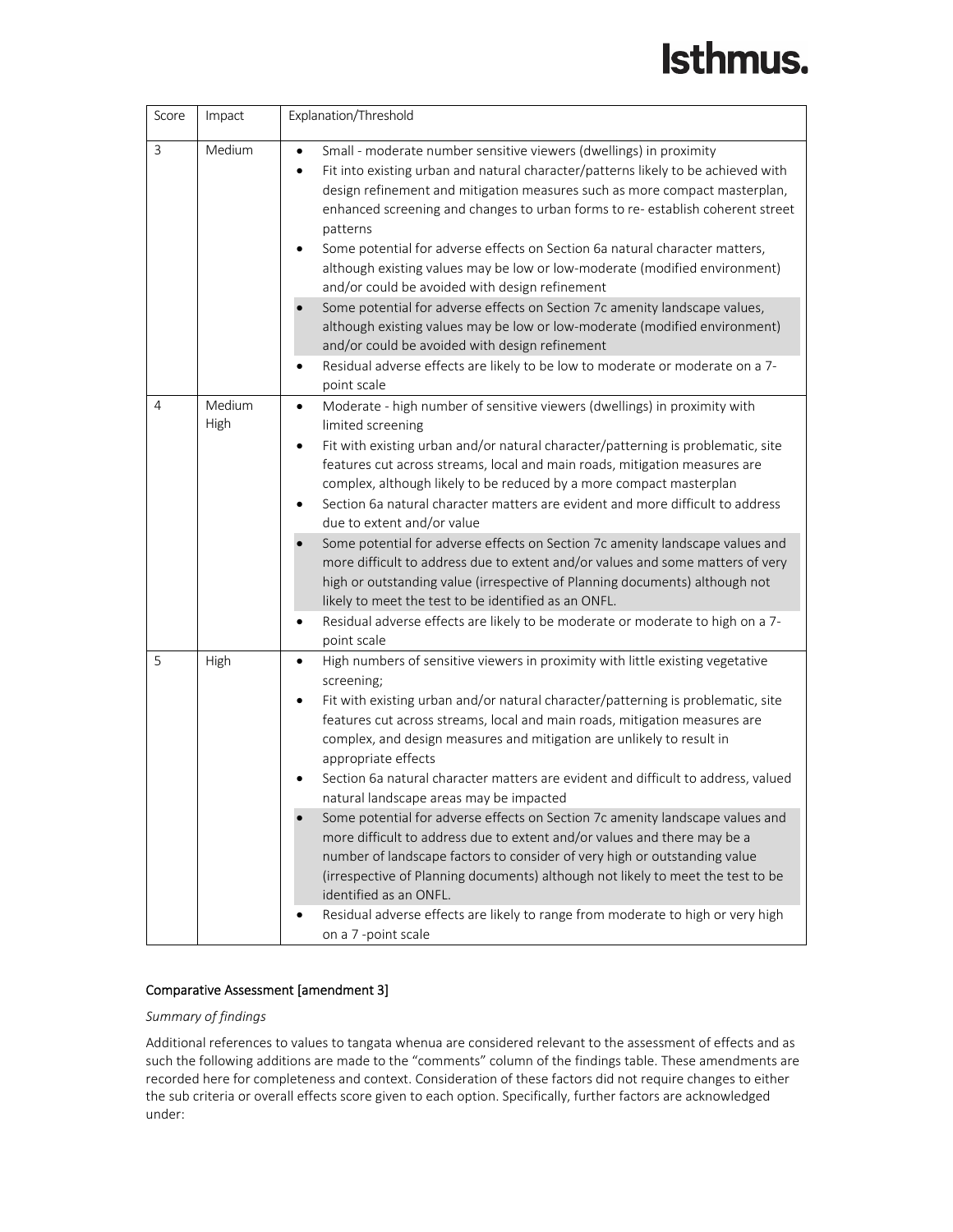*Option 2‐* Sites of significance to mana whenua including stream, urupā and land holdings. *Option 3‐* Sites of significance to mana whenua -Mangaone Stream *Option 5‐ Natural feature impacted – bush remnant. Option 9 –[impact on landscape amenity areas]* including notable tree and Park.

#### Further assessment

During Workshop 2, participants acknowledged that having a specific site to assess within the areas identified could potentially result in changes to the scores presented at Workshop 2.

As a result, after Workshop 2, the masterplan was applied to the area options assessed in Workshop 2, and sites within those areas identified. The rail connection was included on the refined options, and the implications for connecting to the North Island Main Trunk line were identified.

There are two layout options for areas 1 and 2 (Options 1a, 1b, 2a, 2b). Three layouts were originally developed for area 3 (Options 3a, 3b and 3c), however only one layout was taken forward for assessment (Option 3c) because the others did not meet the project objectives. As I had originally assessed all three options, they are included for completeness below. Area 4 could only accommodate one layout option. There were significant constraints at the ends of areas 5 and 6, therefore the parts of these two areas without the constraints were combined to create site 5.

Sites in areas 7, 8 and 9 were not identified as these areas were fatally flawed at Workshop 2.

#### Assessments

The following table sets out the visual and landscape assessment and scoring for each of the site options

| Site Option | Score           | Assessment                                                                                                                                                                                                                                                                                                                                                                                                                                                                                                                                                                                                                                                                                                                                                                                                                                                                                                                                           |
|-------------|-----------------|------------------------------------------------------------------------------------------------------------------------------------------------------------------------------------------------------------------------------------------------------------------------------------------------------------------------------------------------------------------------------------------------------------------------------------------------------------------------------------------------------------------------------------------------------------------------------------------------------------------------------------------------------------------------------------------------------------------------------------------------------------------------------------------------------------------------------------------------------------------------------------------------------------------------------------------------------|
| Option 1a   | Medium (3)      | Preferred compared to Option 1b. Avoids Taonui<br>stream and Whiskey Creek (with opportunities for<br>restoration planting), smaller waterways impacted.<br>Provides some separation from marae and<br>Homestead, excluding pull back track (could this<br>overlap in front of the marae be avoided?). Larger<br>scale utility type buildings at the aerodrome reduce<br>impact- provide comparative urban patterns. Option<br>provides increased separation from rural residential<br>properties and peri urban areas of Bunnythorpe<br>(compared to Option 1b) and distinct separation from<br>future growth areas in Fielding. Direct impact on<br>Taonui school will have adverse effects on character<br>and amenity (although relocation to Taonui Rd could<br>have long term benefits-as a village type node with<br>better connections to Fielding)<br>RMA Landscape and Features (2)<br>Visual Effects (2)<br>Lighting (2)<br>Character (3) |
| Option 1b   | Medium-High (4) | Avoids Taonui stream and Whiskey Creek (with<br>opportunities for restoration planting), smaller<br>waterways impacted. Provides greater separation<br>from marae (no pull back track) and Homestead which<br>contribute to character and amenity. Potential for<br>visual effects increased - reduced separation from<br>Bunnythorpe rural residential and peri urban areas<br>(compared to Option 1a). Grade separation through<br>Bunnythorpe will have additional adverse character<br>and visual effects. Larger scale utility type buildings<br>adjacent, at aerodrome, are a mitigating factor -                                                                                                                                                                                                                                                                                                                                              |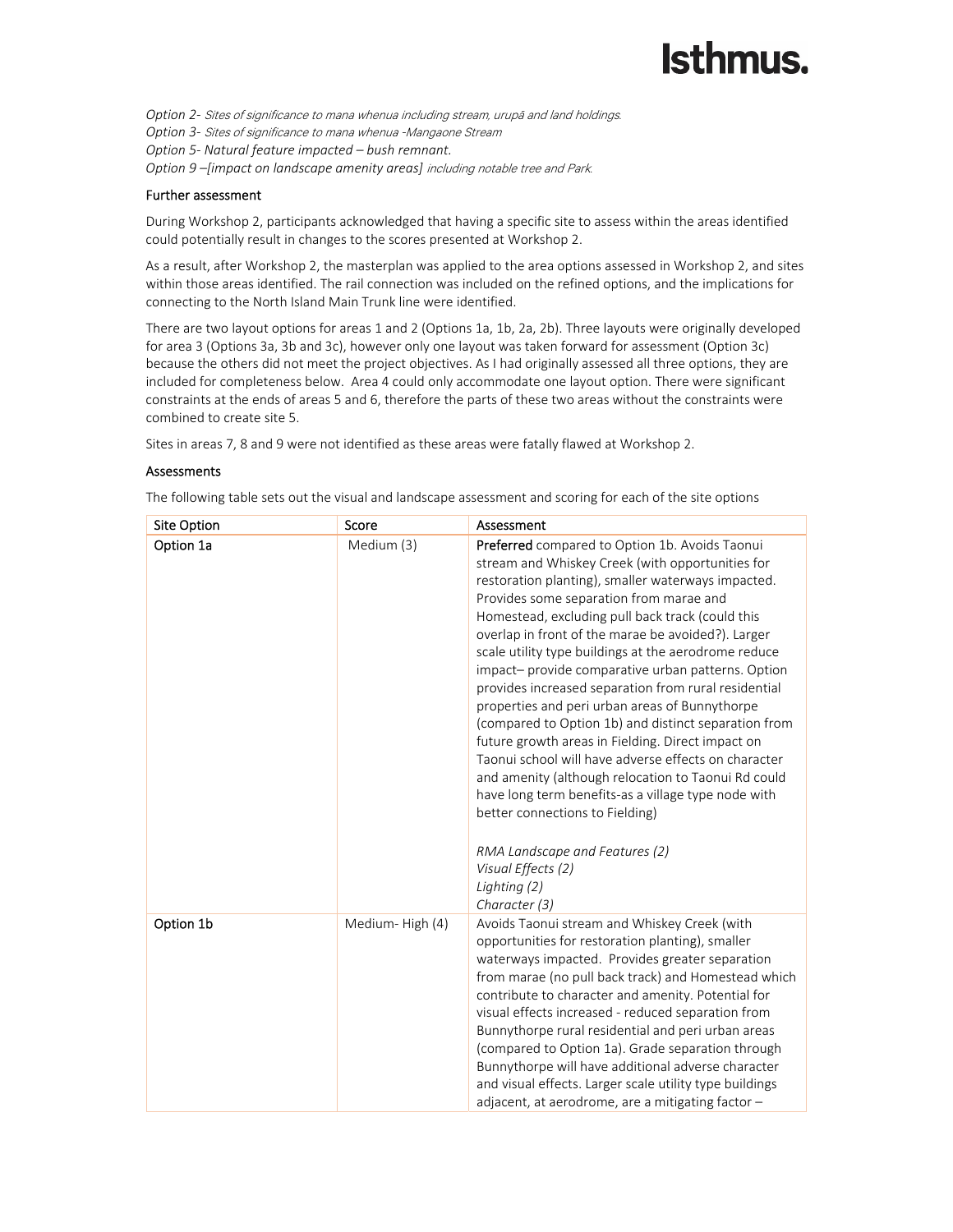| <b>Site Option</b> | Score           | Assessment                                                                                                                                                                                                                                                                                                                                                                                                                                                                                                                                                                                                                                                                                                                                                          |
|--------------------|-----------------|---------------------------------------------------------------------------------------------------------------------------------------------------------------------------------------------------------------------------------------------------------------------------------------------------------------------------------------------------------------------------------------------------------------------------------------------------------------------------------------------------------------------------------------------------------------------------------------------------------------------------------------------------------------------------------------------------------------------------------------------------------------------|
|                    |                 | comparative urban patterns. Avoids immediate site of<br>Taonui school and provides some separation to<br>Aerodrome, however, character and amenity impacts<br>will remain, and are likely to be highly adverse -<br>however, character and amenity impacts will remain,<br>and are likely to be highly adverse -the rail hub will<br>introduce a large-scale infrastructure development in<br>close proximity.<br>RMA Landscape and Features (2)<br>Visual Effects (3)<br>Lighting (3)<br>Character (4)                                                                                                                                                                                                                                                             |
| Option 2a          | Medium (3)      | Preferred compared to Option 2b. Avoids Taonui<br>stream (with opportunities for restoration planting),<br>although several smaller waterways impacted.<br>Provides some separation from urupā excluding pull<br>back track (could this overlap in front of the ūrupa be<br>avoided?). Potential for visual effects increased<br>compared to Option 1a - due to number of rural<br>residential properties directly adjacent although has<br>clear separation from planned growth at Fielding. Will<br>have a direct impact on the Aerodrome and directly<br>adjacent Taonui school; which contribute to character.<br>Avoids grade separation through Bunnythorpe - a<br>mitigating factor.                                                                         |
|                    |                 | RMA Landscape and Features (2)<br>Visual Effects (2)<br>Lighting (2)<br>Character (3)                                                                                                                                                                                                                                                                                                                                                                                                                                                                                                                                                                                                                                                                               |
| Option 2b          | Medium High (4) | Avoids Taonui stream (with opportunities for<br>restoration planting), although several smaller<br>waterways impacted. Provides greater separation<br>from urupā (including pull back track) and aerodrome<br>may be able to be retained - although likely character<br>and visual effects. Potential for visual effects increased<br>(compared to Option 2a) due to numbers of rural<br>residential and residential properties in<br>proximity/interface with Bunnythorpe. Grade<br>separation through Bunnythorpe will have additional<br>adverse character and visual effects. Increased<br>separation from Taonui School, Homestead and<br>marae, a mitigating factor.<br>RMA Landscape and Features (2)<br>Visual Effects (3)<br>Lighting (3)<br>Character (4) |
| <b>Option 3a</b>   | High(5)         | Direct impacts on Mangaone Stream (including<br>values to mana whenua) tributaries and poor<br>alignment with road patterns (compared to<br>Option 3b). Increased proximity to sensitive<br>audience including Bunnythorpe residential<br>areas and cemetery - would result in additional                                                                                                                                                                                                                                                                                                                                                                                                                                                                           |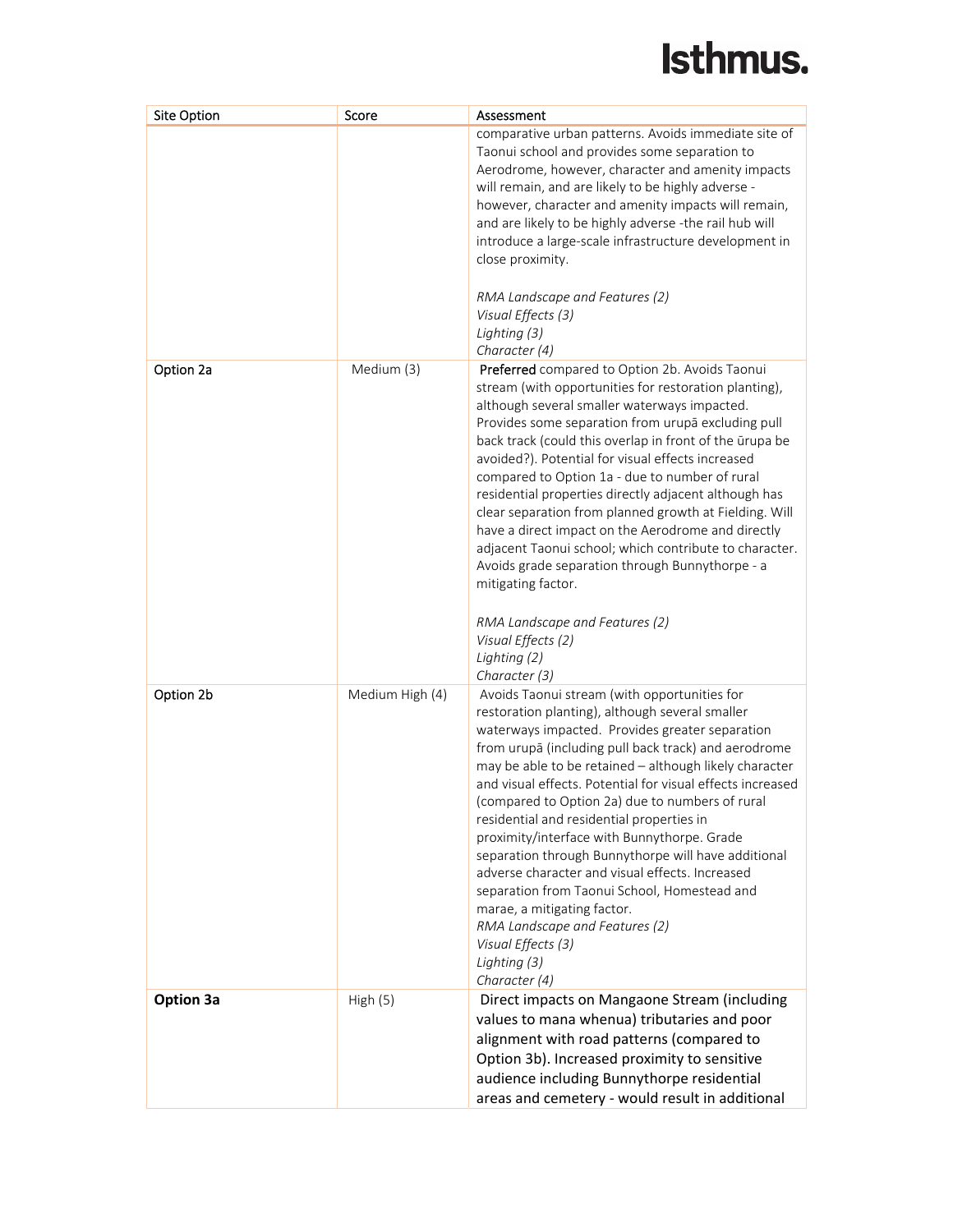| <b>Site Option</b> | Score           | Assessment                                                                                                                                                                                                                                                                                                                                                                                                                                                                                                                                                                                                                                                                                                                                                                                      |
|--------------------|-----------------|-------------------------------------------------------------------------------------------------------------------------------------------------------------------------------------------------------------------------------------------------------------------------------------------------------------------------------------------------------------------------------------------------------------------------------------------------------------------------------------------------------------------------------------------------------------------------------------------------------------------------------------------------------------------------------------------------------------------------------------------------------------------------------------------------|
|                    |                 | character and visual effects. Confirmed multiple<br>road crossings and bridge would increase<br>adverse effects on character. Proximity to<br>existing industrial centre a mitigating factor -<br>comparative urban patterns (avoids direct<br>impact on existing development). Effects could<br>be reduced by alignment to Roberts Line.<br>RMA Landscape and Features (4)<br>Visual Effects (3)<br>Lighting (3)<br>Character (5)                                                                                                                                                                                                                                                                                                                                                              |
| Option 3b          | Medium-High (4) | Preferred compared to Option 3a. Avoids<br>Mangaone Steam (with opportunities for<br>restoration planting), although smaller<br>waterways impacted. Improved fit with existing<br>urban patterns- alignment with the road<br>network. Proposed grade separation through<br>Bunnythorpe will have increased visual and<br>character effects (can this be avoided?)<br>Increased potential for visual effects (compared<br>to Option 3a) due to rural residential proximity -<br>sensitive audience.<br>Proximity to existing industrial centre a<br>mitigating factor - comparative urban patterns<br>(although cuts across existing development-can<br>this be avoided?)<br>RMA Landscape and Features (2)<br>Visual Effects (4)<br>Lighting (4)<br>Character (4)                               |
| Option 3c          | Medium-High (4) | Preferred compared to Option 3a and 3b. Avoids<br>Mangaone Steam (with opportunities for restoration<br>planting), although smaller waterways impacted.<br>Improved fit with existing urban patterns- alignment<br>with the road network. Proposed grade separation<br>through Bunnythorpe will have increased visual and<br>character effects (can this be avoided?) Increased<br>potential for visual effects (compared to Option 3a)<br>due to rural residential and residential proximity-<br>sensitive audience.<br>Proximity to existing industrial centre a mitigating<br>factor - comparative urban patterns and direct impact<br>on existing development reduced compared to Option<br>$3b$ .<br>RMA Landscape and Features (2)<br>Visual Effects (4)<br>Lighting (4)<br>Character (4) |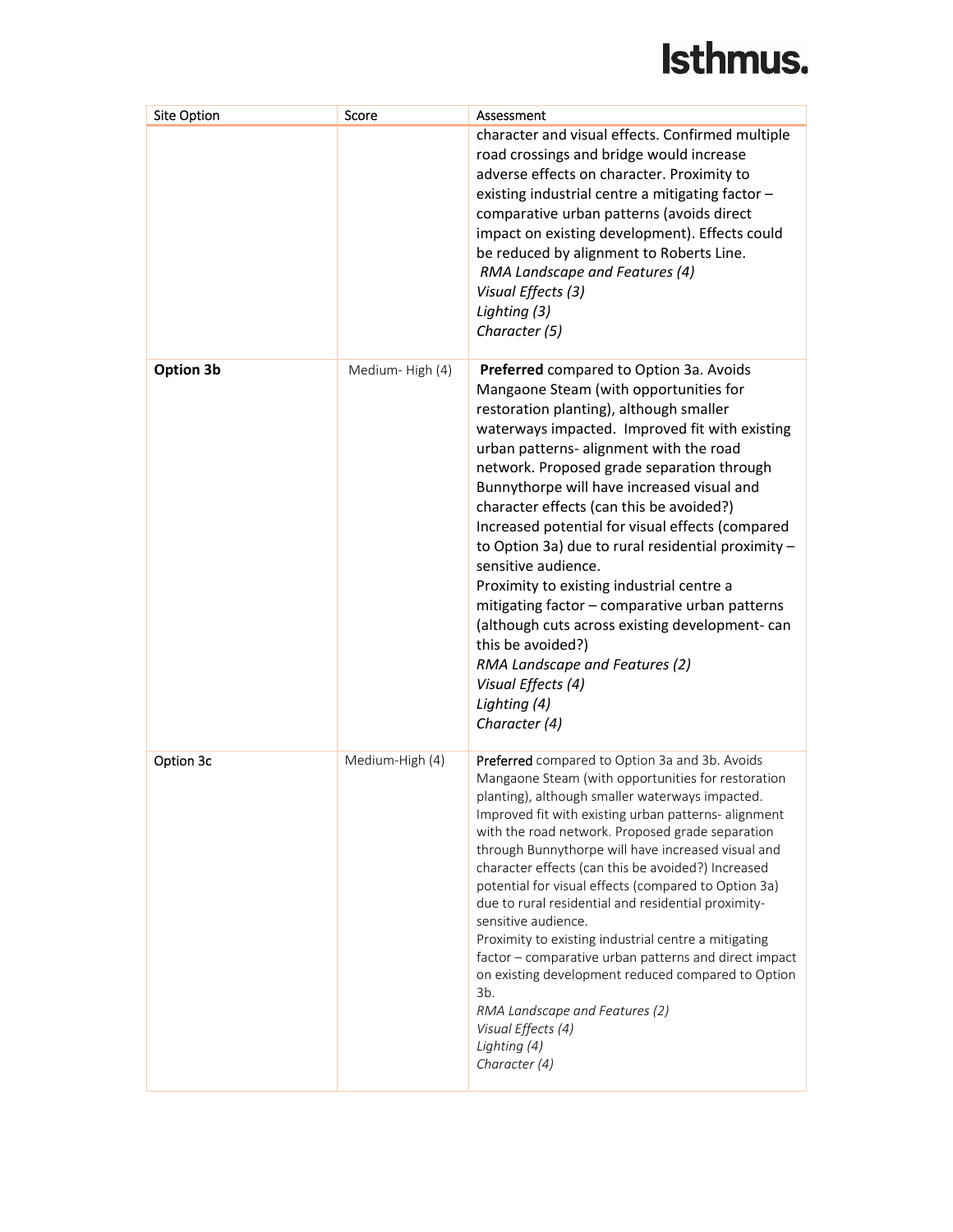| Site Option | Score   | Assessment                                                                                                                                                                                                                                                                                                                                                                                                                                                                                                                                                                                                                                                                                                                                                                                                                                                              |
|-------------|---------|-------------------------------------------------------------------------------------------------------------------------------------------------------------------------------------------------------------------------------------------------------------------------------------------------------------------------------------------------------------------------------------------------------------------------------------------------------------------------------------------------------------------------------------------------------------------------------------------------------------------------------------------------------------------------------------------------------------------------------------------------------------------------------------------------------------------------------------------------------------------------|
| Option 4    | High(5) | Masterplan components cut across existing natural<br>and urban landscape patterns (although well aligned<br>with Railway Rd) including rolling landforms and<br>numerous streams (large scale earthworks likely to be<br>required). Existing rural residential patterns help<br>distinguish - separate- urban centres of Bunnythorpe<br>and Palmerston North. Hub would be located in close<br>proximity to a large number of residential properties.<br>Masterplan components proximity to Bunnythorpe<br>and confirmed road crossings/disruption to urban<br>patterns increases potential for character and visual<br>effects.<br>Proximity to existing industrial centre a mitigating<br>factor - comparative urban patterns (excludes<br>consideration of direct effects).<br>RMA Landscape and Features (2)<br>Visual Effects (5)<br>Lighting (5)<br>Character (5) |
| Option 5    | High(5) | Poor fit with natural and urban landscape patterns<br>with Masterplan components cutting across a a<br>number of collector and main roads. Potential visual<br>and character effects confirmed by requirements for<br>rail overpass along with proximity to sensitive<br>audience - future residential area, community hall,<br>and existing rural residential landuse. An alignment to<br>the south of Longburn along Pioneer Highway would<br>provide reduced impacts on character.<br>Landscape and Features (1)<br>Visual Effects (3)<br>Lighting (3)<br>Character (5)                                                                                                                                                                                                                                                                                              |

Conclusion – Option 1a, 2a and 3c are preferred compared to the other sub options. Options 1a and 2a are assessed as having Medium (3) overall landscape and visual effects and Option 3c Medium‐High (4) effects due to the potential for greater visual, lighting and character effects. These additional effects relate to the proposed grade separated interchange, proximity to larger numbers of sensitive viewing audience and greater impact on existing urban landscape patterns, including existing road and cadastral boundaries.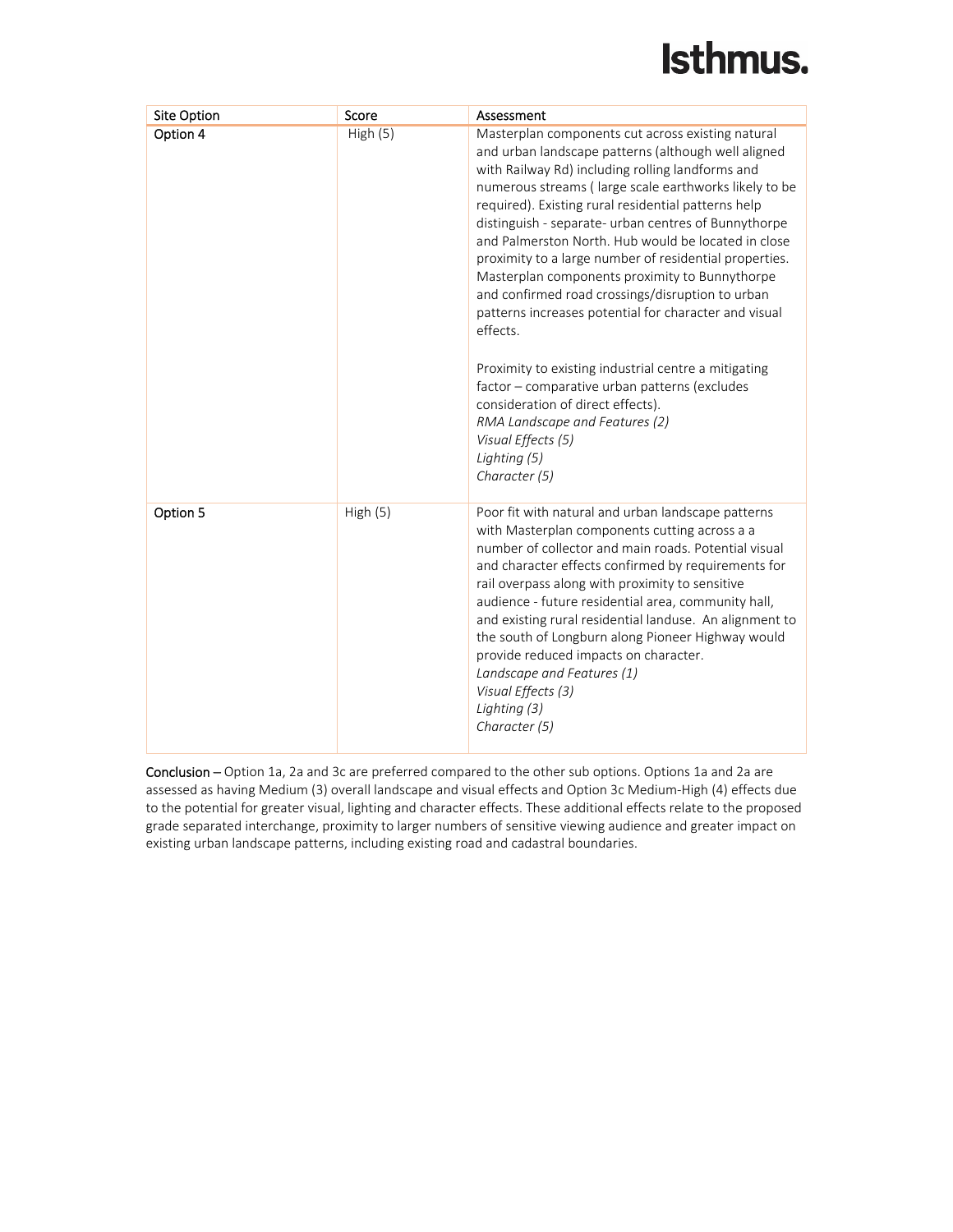# KiwiRail: Palmerston North ‐ Assessment Template Workshop 3 Landscape and Visual Impact

### 1. Introduction

Date:18/11

### Author(s)

**Lisa Rimmer**, Principal Landscape Architect/Design Planner (Master Landscape Architecture (Hons), Lincoln University; Bachelor Horticultural Science (Hons), Massey University; NZILA Registered);

**Gavin Lister**, Director Master Urban Design (Sydney University); Post‐graduate Diploma Landscape Architecture. (Lincoln College); BA (Auckland University); NZCS, FNZILA. Assessment Methodology Review.

The following is a comparative assessment of short list site options to inform the MCA workshop 3 for KiwiRail's future Palmerston North Rail and Freight Hub.

### This assessment has relied on the following information:

The assessment has relied on the following information:

- Description of the future activity provided by Stantec for Workshops 2 and 3 (Attachment 1‐3, Assessment Template and Workshop Briefing 8<sup>th</sup> November 2019)
- Information provided by Stantec in ArcGIS platform (including shortlisted sites)
- Draft assessments prepared by other specialists on the long list of options (received 23/09/2019)
- Constraints mapping provided by Stantec 29/09/2019
- Horizons One Plan Schedule G: Regionally Outstanding Natural Features and Landscapes ‐ including the Manawatu Gorge and Tararua Ranges
- Palmerston North City Council online mapping and District Plan information relevant to landscape matters including:
	- o Landscape Inventory 2011.
	- o 2018‐2028 ‐ Long Term Plan (10 Year Plan)
	- o Housing and Future Development Plan 2018
	- o Urban Design Plan 2018
	- o Growth Infrastructure Plan 2018
	- o Strategic Transport Plan 2018
	- o Appendix 17C Schedule of Notable Trees, Groups of Notable Trees and Habitats of Local **Significance**
	- o District Planning Maps Landscape Protection Areas‐ Tararua Ranges
- Manawatū District Council online mapping and District Plan information relevant to landscape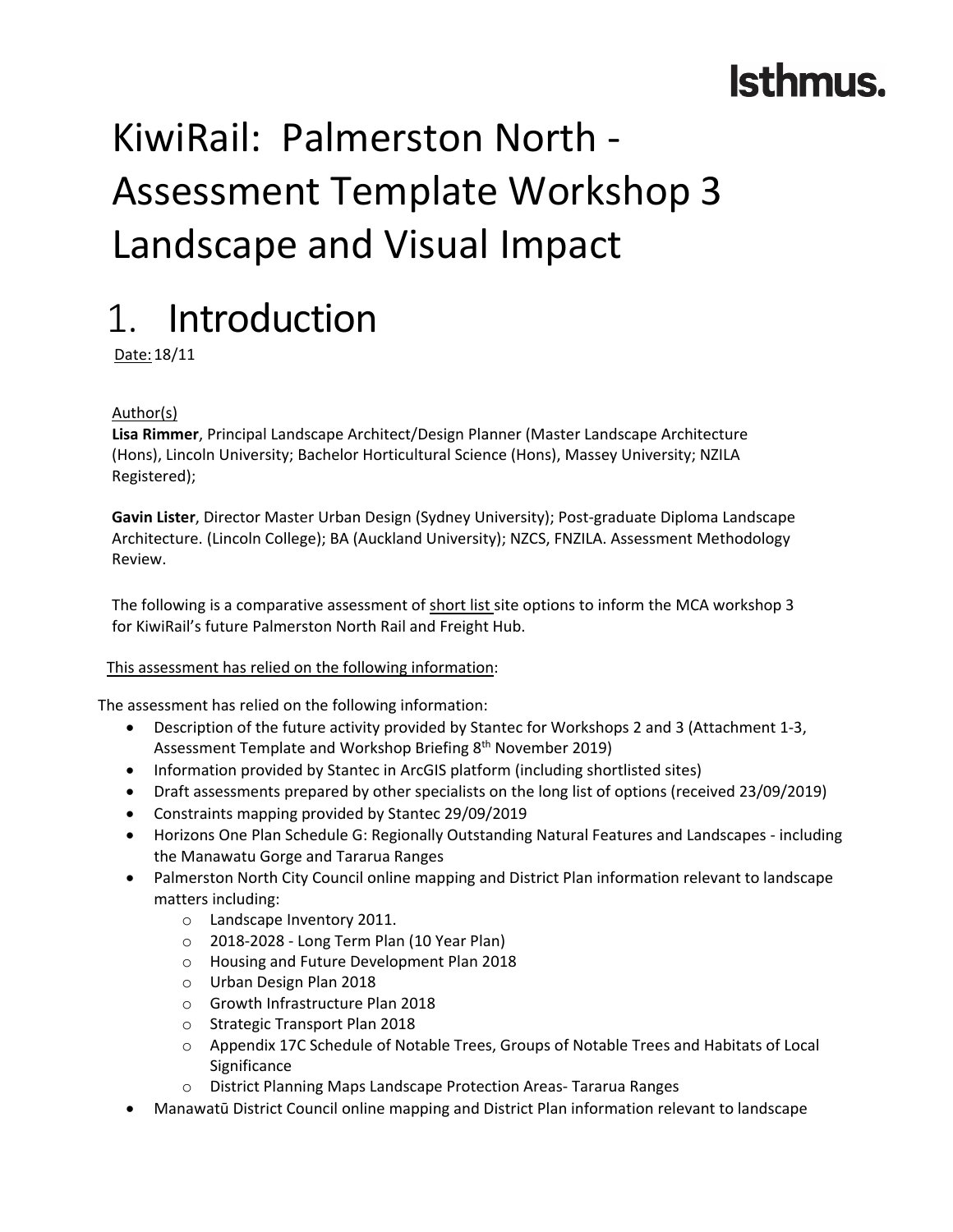

matters including:

- o Draft Plan Change 65‐ Natural Features and Landscapes identifying Outstanding Natural Features and Landscapes
- o Fielding Growth Plan (Precinct 5 north of the Taonui Stream), operative Plan Change 45
- New Zealand Topographical maps;
- Use of Googlemaps and Street view, to better understand existing landscape character.

### The following information was not available for this assessment

- Detailed information on individual property use (e.g. non rural dwellings in a rural zone);
- Mitigation measures anticipated by KiwiRail for each site;
- Final assessment reports of other specialists on the long list options and follow up sub and refined option assessment for sites 1a‐b, 2a‐b, 3a‐c, 4 and 5/6
- 'General order' earthworks requirements for each site and indicative masterplan; relevant to assessing landscape effects.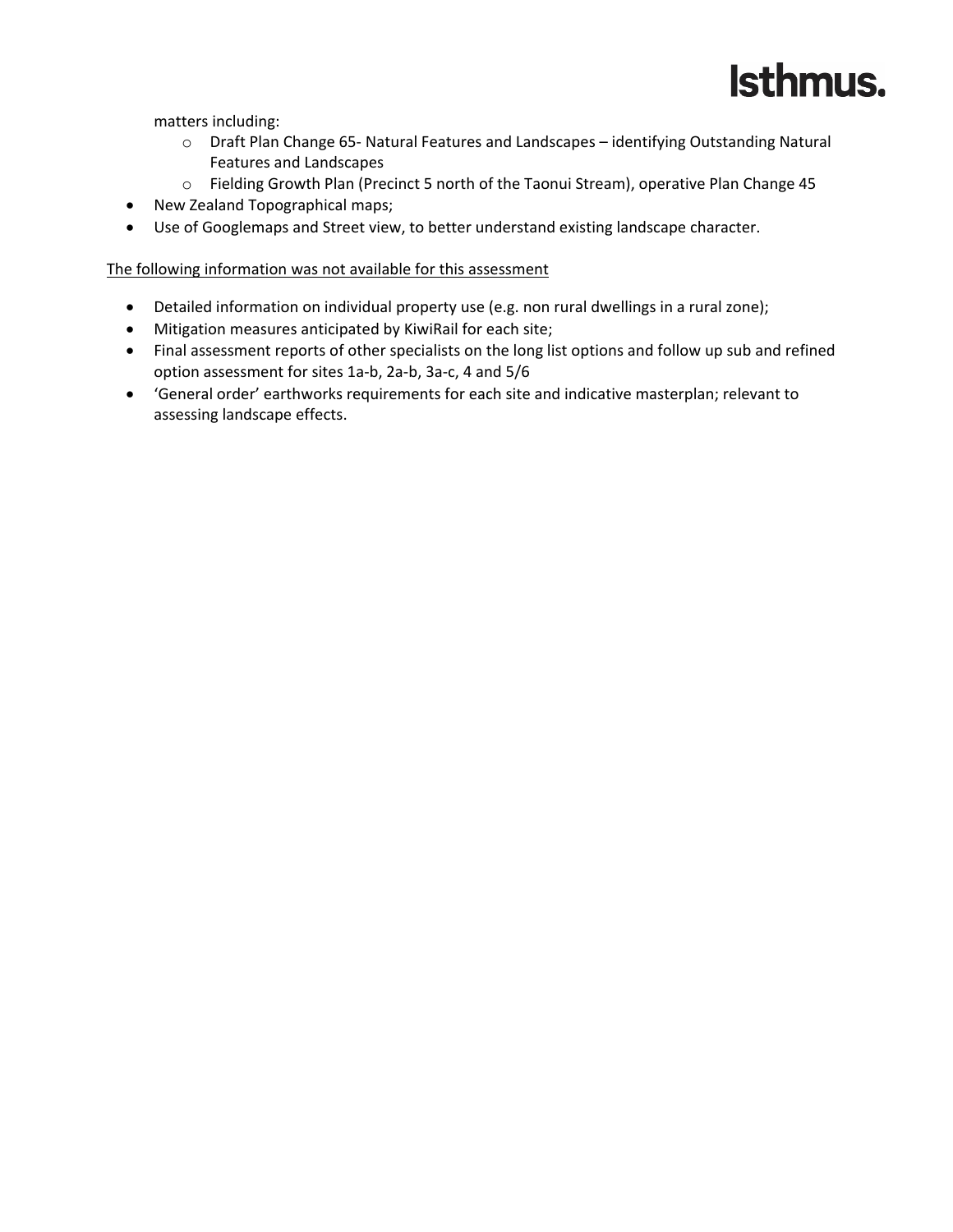### 2. Constraints identified in each site

| Site     | Constraints - what they are, where they are in the site and the significance of the<br>constraint                                                                                                                                                                                                                                                                                                                                                                                                                                                                                                                                                                                                                                                                                                                                                                                                                                                                                                                                                                                                                                                                                                                                                                                                                                                                                                                                                                                                 |
|----------|---------------------------------------------------------------------------------------------------------------------------------------------------------------------------------------------------------------------------------------------------------------------------------------------------------------------------------------------------------------------------------------------------------------------------------------------------------------------------------------------------------------------------------------------------------------------------------------------------------------------------------------------------------------------------------------------------------------------------------------------------------------------------------------------------------------------------------------------------------------------------------------------------------------------------------------------------------------------------------------------------------------------------------------------------------------------------------------------------------------------------------------------------------------------------------------------------------------------------------------------------------------------------------------------------------------------------------------------------------------------------------------------------------------------------------------------------------------------------------------------------|
| Option 2 | Natural features of Taonui Stream, Mangaone Stream, likely impact on<br>٠<br>tributaries and natural processes (landforms shaped by historic stream path and<br>flooding) contribute to natural landscape character. Section 6a matters<br>triggered and likely values to mana whenu.<br>Street patterns - roads and existing rail-line located on the site (Campbells Road,<br>Waughs Road, with rail line inbetween): connecting the hug to the existing rail<br>line is likely to result in a substantial change in landscape character along<br>Waughs and/or Campbell Roads with possible changes to Taonui and<br>Nannestads Rd<br>Proximity to Bunnythorpe, including rural residential area off Eggletons Rd,<br>$\bullet$<br>urban street patterns and arterial connections - likely to be impacted by<br>masterplan connections increases potential for effects on landscape character<br>and visual amenity<br>Utility patterns-overhead transmission lines and towers transect site to<br>$\bullet$<br>substation between Dixons Line and Ashurst Rd, relocation likely<br>Aerodrome likely to be directly impacted, contributes to periurban/Taonui<br>$\bullet$<br>community character and amenity<br>Stream, urupā and maori freehold land in wider context- signals existing values<br>$\bullet$<br>to mana whenua<br>Urban patterns include future residential growth precinct in Fielding (Precinct 5<br>located to the north of Taonui Stream beyond the existing golf course) |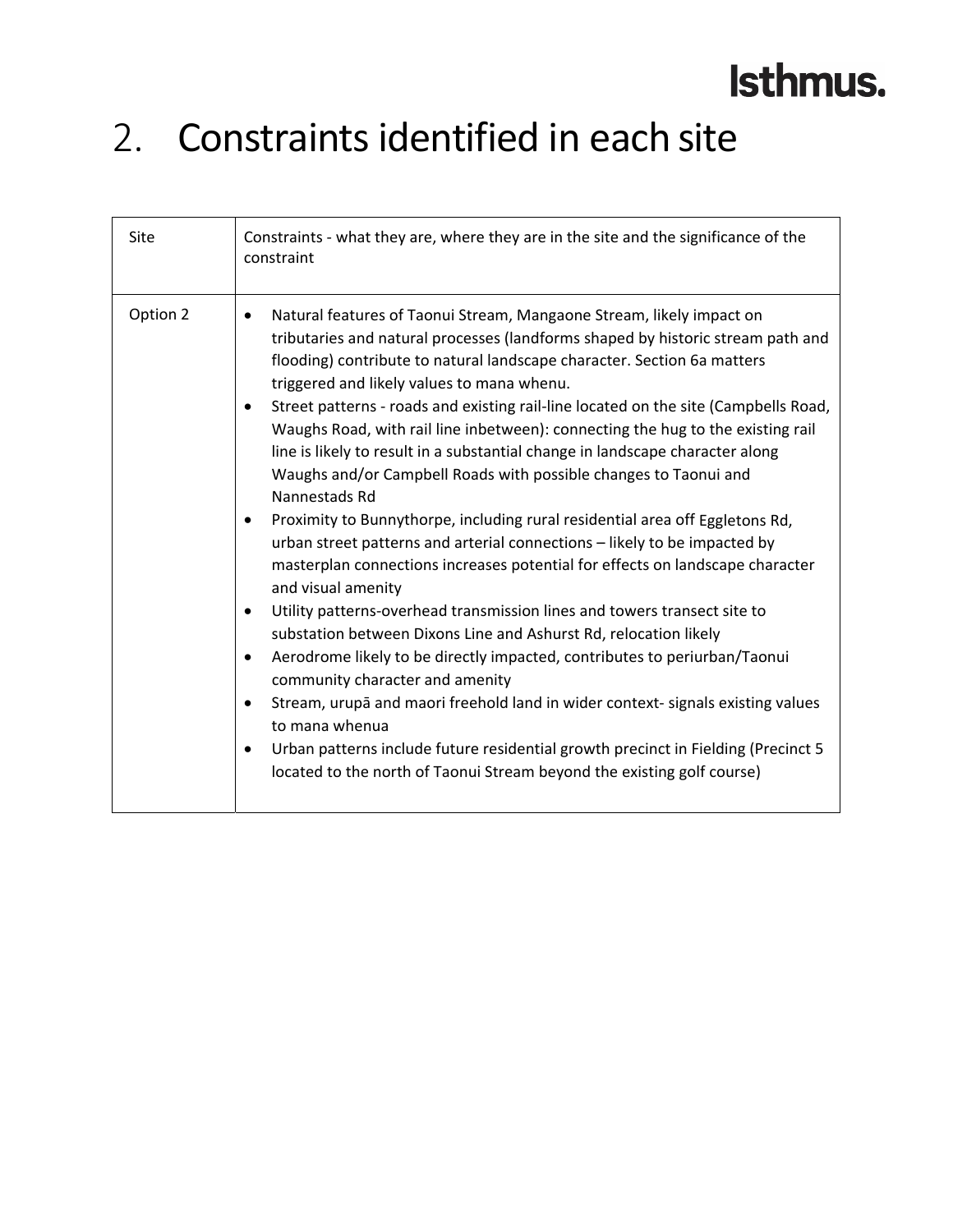| Option 3 | Natural feature of Mangaone Stream - likely impact on tributaries and<br>associated natural processes (landforms shaped by historic stream paths and<br>flooding). Section 6a matters triggered and likely values to mana whenua<br>Proximity to Bunnythorpe, including rural residential area off Parrs Rd, urban<br>street patterns and arterial connections - are likely to be impacted by<br>masterplan connections increasing potential for effects on landscape character<br>and visual amenity<br>Cemetery located in wider context along Maple St- increases potential for visual<br>effects and loss of rural character                                                                                                                                                                                                                                                                                                                                                                                                                                                                                                                                                                                                               |
|----------|------------------------------------------------------------------------------------------------------------------------------------------------------------------------------------------------------------------------------------------------------------------------------------------------------------------------------------------------------------------------------------------------------------------------------------------------------------------------------------------------------------------------------------------------------------------------------------------------------------------------------------------------------------------------------------------------------------------------------------------------------------------------------------------------------------------------------------------------------------------------------------------------------------------------------------------------------------------------------------------------------------------------------------------------------------------------------------------------------------------------------------------------------------------------------------------------------------------------------------------------|
| Option 4 | Landform patterns – the site features shallow gully systems and more<br>$\bullet$<br>pronounced topography with associated streams/tributaries likely to be<br>impacted by the development<br>Existing vegetation patterns contribute to rural residential character - mature<br>$\bullet$<br>shelter belts predominantly exotic species<br>Established rural-residential landuse and finer grain patterns of development<br>$\bullet$<br>across much of the site, and in nearby surroundings, would increase the<br>potential for visual effects and loss of character and amenity<br>Proximity to residential areas off Kelvin Grove in Palmerston North would<br>$\bullet$<br>increase potential for visual effects<br>Proximity to Bunnythorpe-urban street patterns and arterial connections are<br>$\bullet$<br>likely to be impacted by masterplan connections, increasing potential for effects<br>on landscape character and visual amenity.<br>Bunnythorpe recreation reserve in wider context- increases potential for visual<br>effects and loss of amenity<br>Existing rural residential landuse helps distinguish Palmerston North City from<br>$\bullet$<br>Bunnythorpe, contributing to more coherent, distinct urban patterns |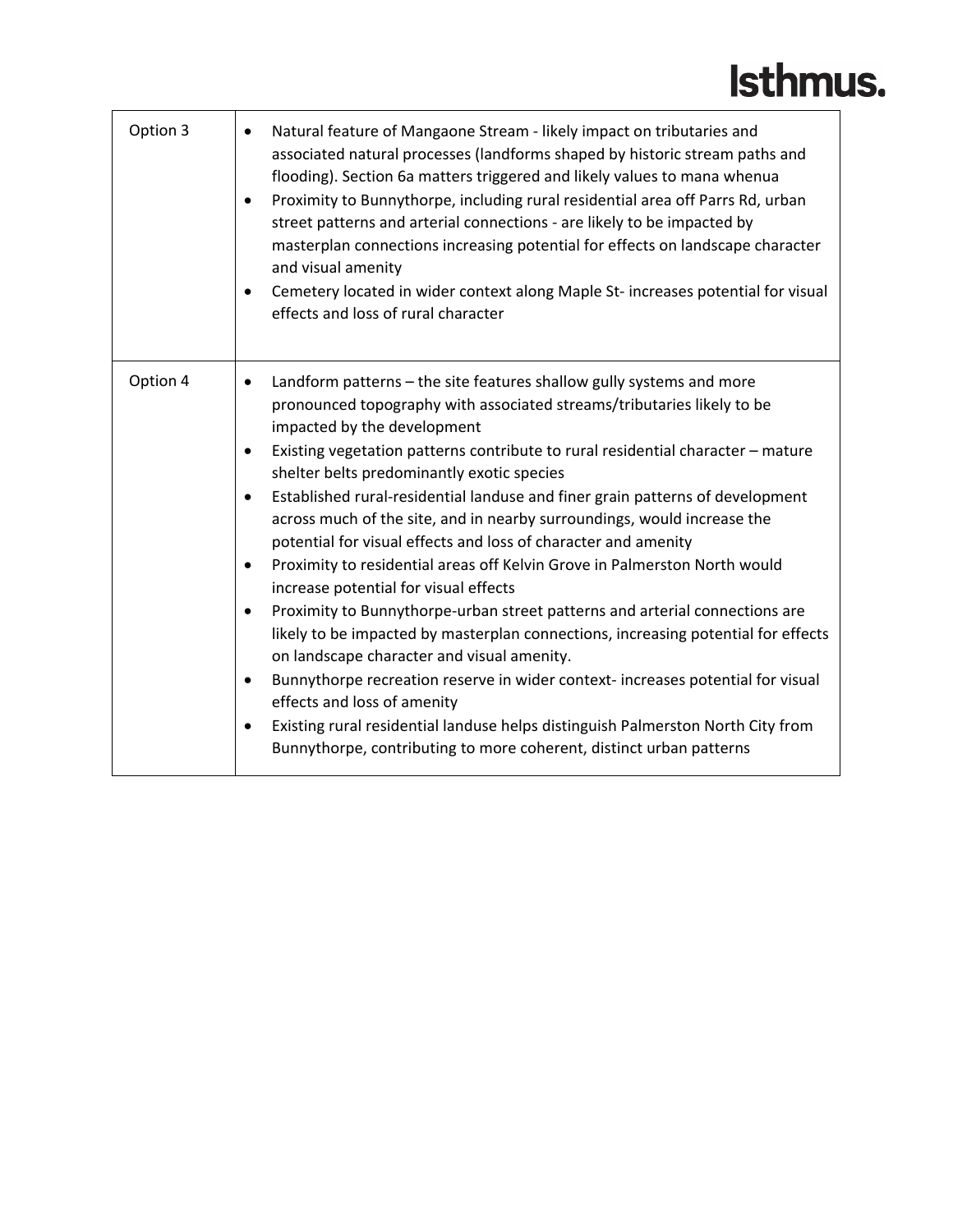### 3. Criteria being assessed

### Visual and Landscape Impacts

As set out in the Attachment 3 to the Workshop 3 Briefing Note (8 November 2019), the criterion pertinent to this assessment ("Visual and Landscape Impacts") covers the construction and operation of the site in terms of the following criteria:

- 1. Impact on outstanding or significant natural features and outstanding or significant natural landscapes identified in Resource Management Act (RMA) planning instruments<sup>1</sup>;
- 2. Visual impact on surrounding land uses including from residential / private viewpoints and from public viewpoints;
- 3. Impact of glare and lighting effects on other land uses resulting from operating lighting for rail activity;
- 4. Impact of the new form and design of the site on existing character (i.e. rural character<sup>2</sup>) and on features that contribute to character.

Together these matters address

#### Approach to the assessment

As the assessment is of "short list "site options and an indicative masterplan, landscape evaluation and assessment of adverse effects has been carried out at a broad scale, considering the natural and urban patterns, features within each site and its wider context; size/density and likely sensitivity of viewing audiences, and the extent of any screening which could occur from existing taller vegetation present; and overall "fit" with landscape/urban character.

Mitigation measures have not been considered during "scoring" of each site option.

#### Assessment Methodology

Methodology for the assessment of landscape and visual effects for each site and masterplan has followed best practice guidance as set out by the New Zealand Institute of Landscape Architects (NZILA) in its Best Practice Note 10.1.

For the purpose of this assessment, it is assumed that:

'Landscape is the cumulative expression of natural and cultural features, patterns and processes in a geographical *area, including human perceptions and associations3 '.* 

Following this definition, best practice guidance requires landscape values and effects to be identified through a consideration of three interrelated components: natural science, sensory (including views) and shared and recognised factors. Together these factors contribute to the overall [natural and urban] character and significance of a landscape.

<sup>1.</sup> Note: there are no Section 6b RMA Outstanding Natural Features and Landscapes identified in the vicinity of the site options - Horizons Regional Plan Schedule G, Manawatu District Plan or Palmerston North City District planning maps. Section 7c, Significant Natural Features and Landscapes are not identified in any planning documents(Special Amenity Landscapes). Matters addressed underthissub criteria are therefore limited to a preliminary consideration of natural science, perceptual and shared and recognised factors that are likely contribute to landscape values – used to identify ONFL and SAL- and Section 6a natural character matters; associated with streams and rivers. See methodology section.

<sup>2.</sup> Or urban or natural character.

<sup>3.</sup> New Zealand Institute of Landscape Architects, 2 November 2010, 'Best Practice Note 10.1: Landscape Assessment and Sustainable Management'.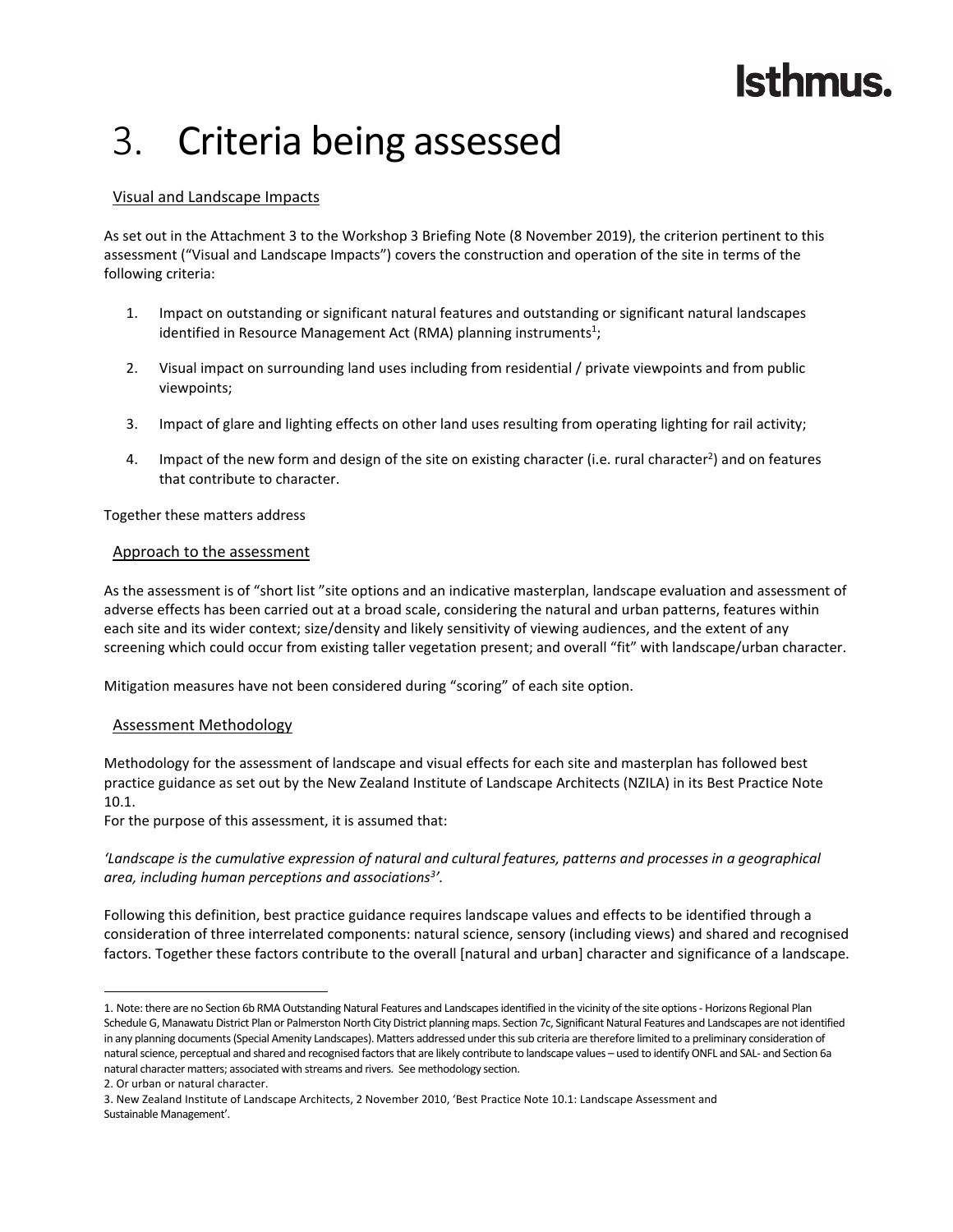Under the Resource Management Act, Outstanding Natural Features and Landscapes (ONFL) are identified under the RMA Section 6b as a matter of national importance. As an '*other matter'*, District Councils may also identify Section 7c Special Amenity Landscapes (SAL).

The assessment of natural character ‐ as is relevant to landscape and RMA Section 6a matters ‐ requires consideration of biophysical and perceptual matters. An assessment of relevant biophysical matters needs to integrate the findings of ecologists and has been informed by the draft Natural Environment specialist report (dated 18<sup>th</sup> Sept 2019).

The assessment methodology has comprised the following:

- Visit to the site and surrounding area, to understand site and context (August 20th, 2019);
- Broad-scale evaluation of each site option and its context, including consideration of natural and urban patterns, processes and features, and the landscape and urban character resulting from the combination of these;
- Review draft long list reports relevant to the assessment of natural character matters ‐ Natural Environment (dated  $18<sup>th</sup>$  Sept 2019).
- Consideration of potential viewing audience/s for each site, including number of viewers (in broad terms), likely sensitivities, and the extent of existing possible vegetative screening;
- Identification of any constraints relevant to landscape and visual matters;
- Assessment of each site option and the indicative masterplan against identified "criteria" (as set out in the Stantec MCA Workshop 3 Briefing Note of 8th November 2019);
- Holistic consideration of adverse landscape and visual effects relating, to reach an "overall judgement" and "score" on the nature, level and significance of adverse landscape and visual effects for each site and the assumed footprint.
- Identification of further design measures to be investigated further to avoid, mitigate and reduce effects

#### *Criteria*

To ensure that site options were considered consistently, the landscape visual criteria has been broken into "sub‐ criteria", as follows:

- 1. Impact on outstanding or significant natural features and outstanding or significant natural landscapes identified in RMA planning instruments;
	- o Factors contributing to natural science, perceptual and shared and recognised values are considered here along with Section 6a natural character matters - relevant to streams and Manawatū River. There are no Outstanding Natural Features (ONFL‐addressed under Section 6b) or Special Amenity Landscapes (SAL‐ addressed under Section 7c amenity matters‐ identified near any of the site options.
- 2. Visual impact on surrounding land uses including from residential / private viewpoints and from public viewpoints (day‐time views) as an RMA Section 7c matter:
	- o Viewing audiences and likely sensitivity to the proposal with residential properties assumed to be the most sensitive;
	- o Number/density (in broad terms) and location within site and context (proximity) of likely viewing audiences;
	- o Extent of existing vegetation patters (in broad terms) within the site which could screen views of the development.
- 3. Impact of glare and lighting effects on other land uses resulting from operating lighting for rail activity (night‐ time effects);
	- o Viewing audiences and likely sensitivity to the proposal ‐ urban versus rural sensitivity, proximity of similar night lit land uses;
	- o Number/density (in broad terms) and location within site and context (proximity) of likely viewing audiences;
	- o Extent of existing vegetation (in broad terms) within the site which could screen views of the hub.
- 4. Impact of the new form and design of the site and indicative masterplan footprint on existing character (i.e. natural/rural/rural‐residential/peri‐urban/urban character) and on features that contribute to character as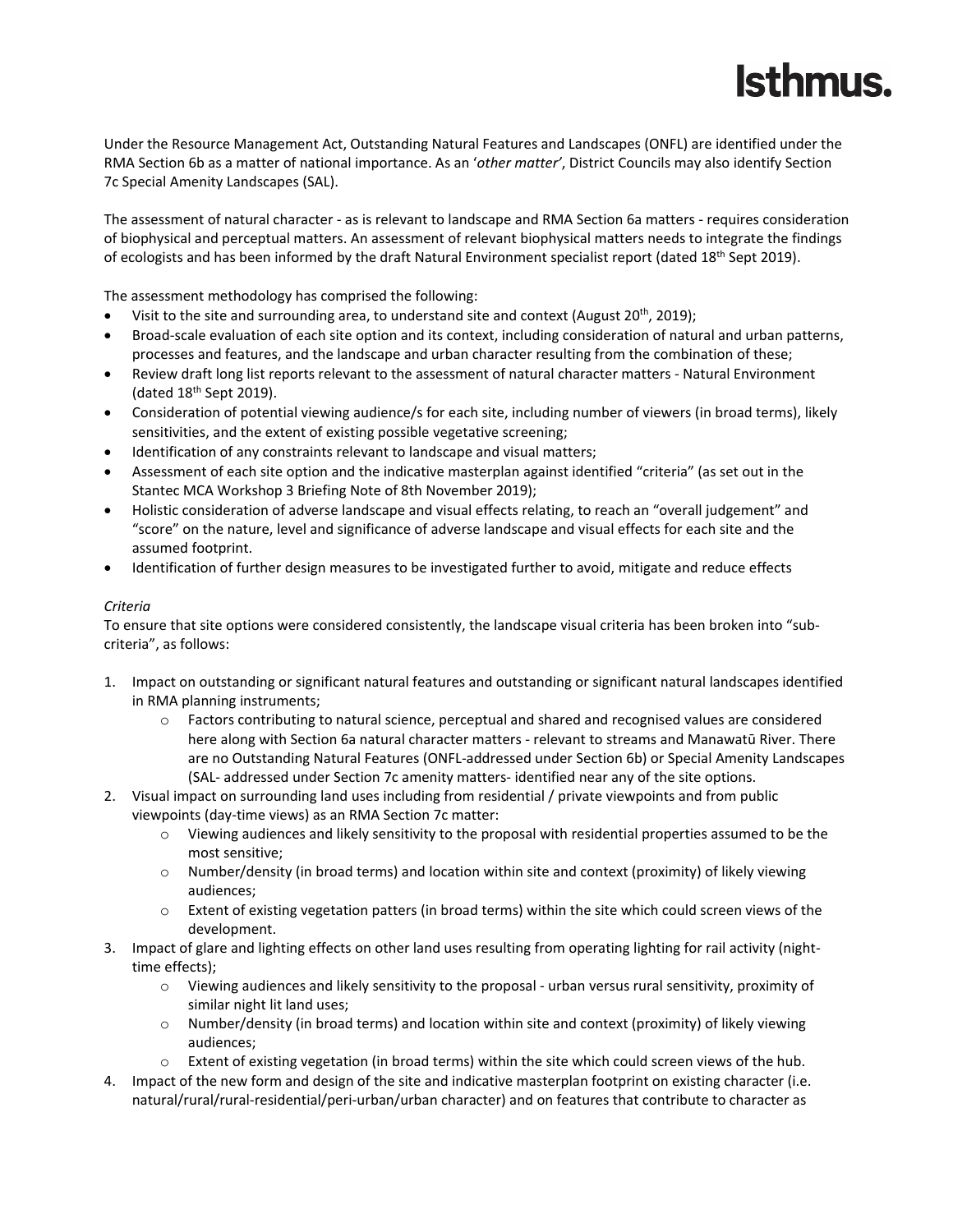Section 7c and 7f RMA matters. This aspect of the assessment has a primary focus on alignment or fit with existing patterns, as a useful tool to evaluate the way in which the Project is able to be integrated within the its environment, and therefore avoid adverse landscape and visual effects.

- o Natural patterns, processes and features present and location within the site and/or context including vegetation patterns, landform and wider hydrological patterns (and as distinct from Section 6a matters which address natural character values of streams);
- o Urban patterns inside the site and relevant to its context extent, location, scale and design vernacular or character of urban components such as streets/roads, buildings, other structures and land‐uses;
- o Overall predominant landscape character and potential" fit" of the proposal.

#### *Scoring*

The 5-point rating score specified for the comparative assessment has been used to rate effects. The scale has been used to rate the three site options, to understand potential adverse effects.

The following table sets out an explanation of the  $1 - 5$  scores, and thresholds applied in this assessment:

| Score          | Impact         | Explanation/Threshold                                                                                                                                                                                                                                                                                                                                                                                                                                                                                                                                                                                                                                                                                                                                                                                                                                                                                                            |
|----------------|----------------|----------------------------------------------------------------------------------------------------------------------------------------------------------------------------------------------------------------------------------------------------------------------------------------------------------------------------------------------------------------------------------------------------------------------------------------------------------------------------------------------------------------------------------------------------------------------------------------------------------------------------------------------------------------------------------------------------------------------------------------------------------------------------------------------------------------------------------------------------------------------------------------------------------------------------------|
| $\mathbf{1}$   | Low            | Small number of sensitive viewers (dwellings) and adverse effects reduced by<br>$\bullet$<br>high levels of existing vegetation/ screening and/or distance;<br>masterplan can be easily assimilated- has a good fit with existing urban and<br>$\bullet$<br>natural character/patterns<br>No Section 6a matters to address and existing landscape values would not meet<br>٠<br>the SAL test<br>Residual adverse effects - with design refinement and mitigation-are likely to be<br>$\bullet$<br>very low or low on a 7 -point scale <sup>4</sup>                                                                                                                                                                                                                                                                                                                                                                               |
| $\overline{2}$ | Medium<br>Low  | Small number of sensitive viewers (dwellings) and adverse effects reduced by<br>$\bullet$<br>high levels of existing vegetation/ screening and/or distance;<br>A general "fit" into existing urban and natural character/patterns<br>$\bullet$<br>No Section 6a matters to address and existing landscape values would not meet<br>$\bullet$<br>the SAL test<br>Residual adverse effects are likely to be low or low to moderate on a 7 -point<br>$\bullet$<br>scale                                                                                                                                                                                                                                                                                                                                                                                                                                                             |
| 3              | Medium         | Small - moderate number sensitive viewers (dwellings) in proximity<br>$\bullet$<br>Fit into existing urban and natural character/patterns likely to be achieved with<br>$\bullet$<br>design refinement and mitigation measures such as more compact masterplan,<br>enhanced screening and changes to urban forms to re-establish coherent street<br>patterns<br>Some potential for adverse effects on Section 6a natural character matters,<br>$\bullet$<br>although existing values may be low or low-moderate (modified environment)<br>and/or could be avoided with design refinement<br>Some potential for adverse effects on Section 7c amenity landscape values,<br>$\bullet$<br>although existing values may be low or low-moderate (modified environment)<br>and/or could be avoided with design refinement<br>Residual adverse effects are likely to be low to moderate or moderate on a 7-<br>$\bullet$<br>point scale |
| 4              | Medium<br>High | Moderate - high number of sensitive viewers (dwellings) in proximity with limited<br>$\bullet$<br>existing vegetation/screening<br>Fit with existing urban and/or natural character/patterns is problematic, site<br>$\bullet$<br>features cut across streams, local and main roads, mitigation measures are                                                                                                                                                                                                                                                                                                                                                                                                                                                                                                                                                                                                                     |

<sup>4</sup> A 7‐ pointrating scale isrecommended by the NZILA in the assessment of effects ‐ very low, low, low‐moderate, moderate, moderate‐high, high, very‐high and this will be used in the assessment of effects for the AEE.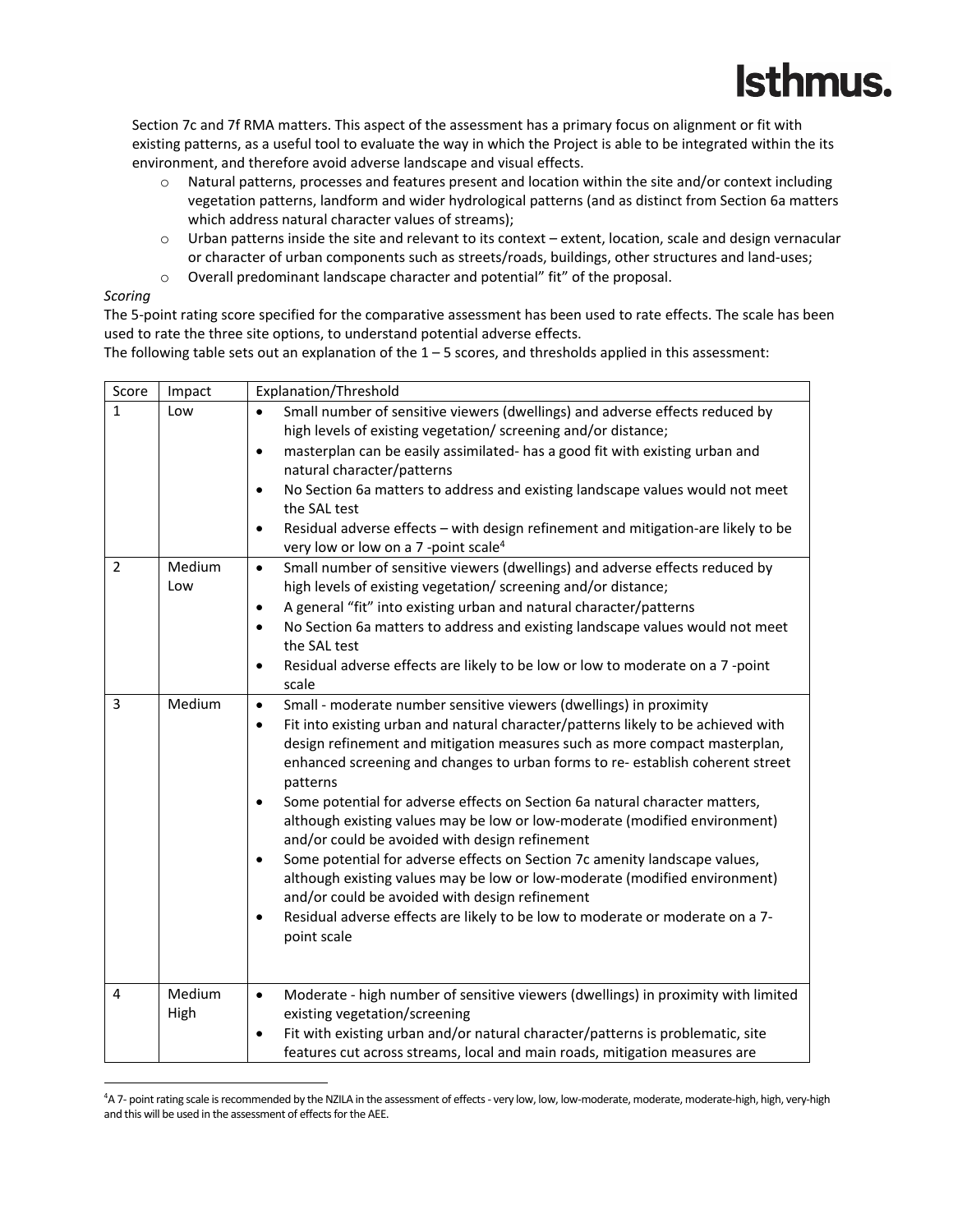| Score | Impact | Explanation/Threshold                                                                                                                                                                                                                                                                                                                                                                                                                                                                                                                                                                                                                                                                                                                                                                                                                                                                                                                                                                                                           |
|-------|--------|---------------------------------------------------------------------------------------------------------------------------------------------------------------------------------------------------------------------------------------------------------------------------------------------------------------------------------------------------------------------------------------------------------------------------------------------------------------------------------------------------------------------------------------------------------------------------------------------------------------------------------------------------------------------------------------------------------------------------------------------------------------------------------------------------------------------------------------------------------------------------------------------------------------------------------------------------------------------------------------------------------------------------------|
|       |        | complex, although likely to be reduced by a more compact<br>masterplan/refinement                                                                                                                                                                                                                                                                                                                                                                                                                                                                                                                                                                                                                                                                                                                                                                                                                                                                                                                                               |
|       |        | Section 6a natural character matters are evident and more difficult to address<br>$\bullet$<br>due to extent and/or value                                                                                                                                                                                                                                                                                                                                                                                                                                                                                                                                                                                                                                                                                                                                                                                                                                                                                                       |
|       |        | Some potential for adverse effects on Section 7c amenity landscape values that<br>$\bullet$<br>are more difficult to address due to extent and/or values and some matters of<br>very high or outstanding value (irrespective of Planning documents) although not<br>likely to meet the test to be identified as an ONFL.                                                                                                                                                                                                                                                                                                                                                                                                                                                                                                                                                                                                                                                                                                        |
|       |        | Residual adverse effects are likely to be moderate or moderate to high on a 7-<br>$\bullet$<br>point scale                                                                                                                                                                                                                                                                                                                                                                                                                                                                                                                                                                                                                                                                                                                                                                                                                                                                                                                      |
| 5     | High   | High numbers of sensitive viewers in proximity with little existing vegetation<br>$\bullet$<br>/screening:<br>Fit with existing urban and/or natural character/patterns is problematic, site<br>$\bullet$<br>features cut across streams, greater topography, local and main roads, mitigation<br>measures are complex, and design measures and mitigation are unlikely to result<br>in appropriate effects<br>Section 6a natural character matters are evident and difficult to address, valued<br>$\bullet$<br>natural landscape areas may be impacted<br>Some potential for adverse effects on Section 7c amenity landscape values and<br>$\bullet$<br>more difficult to address due to extent and/or values and there may be a number<br>of landscape factors to consider of very high or outstanding value (irrespective of<br>Planning documents) although not likely to meet the test to be identified as an<br>ONFL.<br>Residual adverse effects are likely to range from moderate to high or very high on<br>$\bullet$ |
|       |        | a 7 -point scale                                                                                                                                                                                                                                                                                                                                                                                                                                                                                                                                                                                                                                                                                                                                                                                                                                                                                                                                                                                                                |

### *Overall Judgement*

In reaching a final effects score for each site option and indicative masterplan footprint, an "overall judgement" approach has been taken. While individual scores are provided for the sub criteria, as a tool for analysis, the effects are assessed as a whole, through a considered judgement of natural science, perceptual and shared and recognised factors, the nature and extent of the masterplan, the receiving environment (site option area and any wider visual catchment) and the RMA policy context of Section 6 and 7 matters. This is consistent with NZILA best practice guidance, which recommends that, while it is useful to consider effects on various factors contributing to outstanding or significant features and landscapes, visual effects and landscape character, these matters, and the landscape, needs to be "put back together" and considered as a whole, to reach a conclusion on overall effects. In practical terms this means the overall effects score for each option is made through qualitative judgement rather than mathematical analysis. This judgment is assisted by the consideration of relevant threshold matters, as listed above. Threshold matters provide a further analysis tool; rather than being a prescriptive checklist where all aspects need to be evident or are given an equal weighting The level of effects on landscape and visual matters is assessed through an overall judgement and consideration of the site, project and relevant legislative/policy context.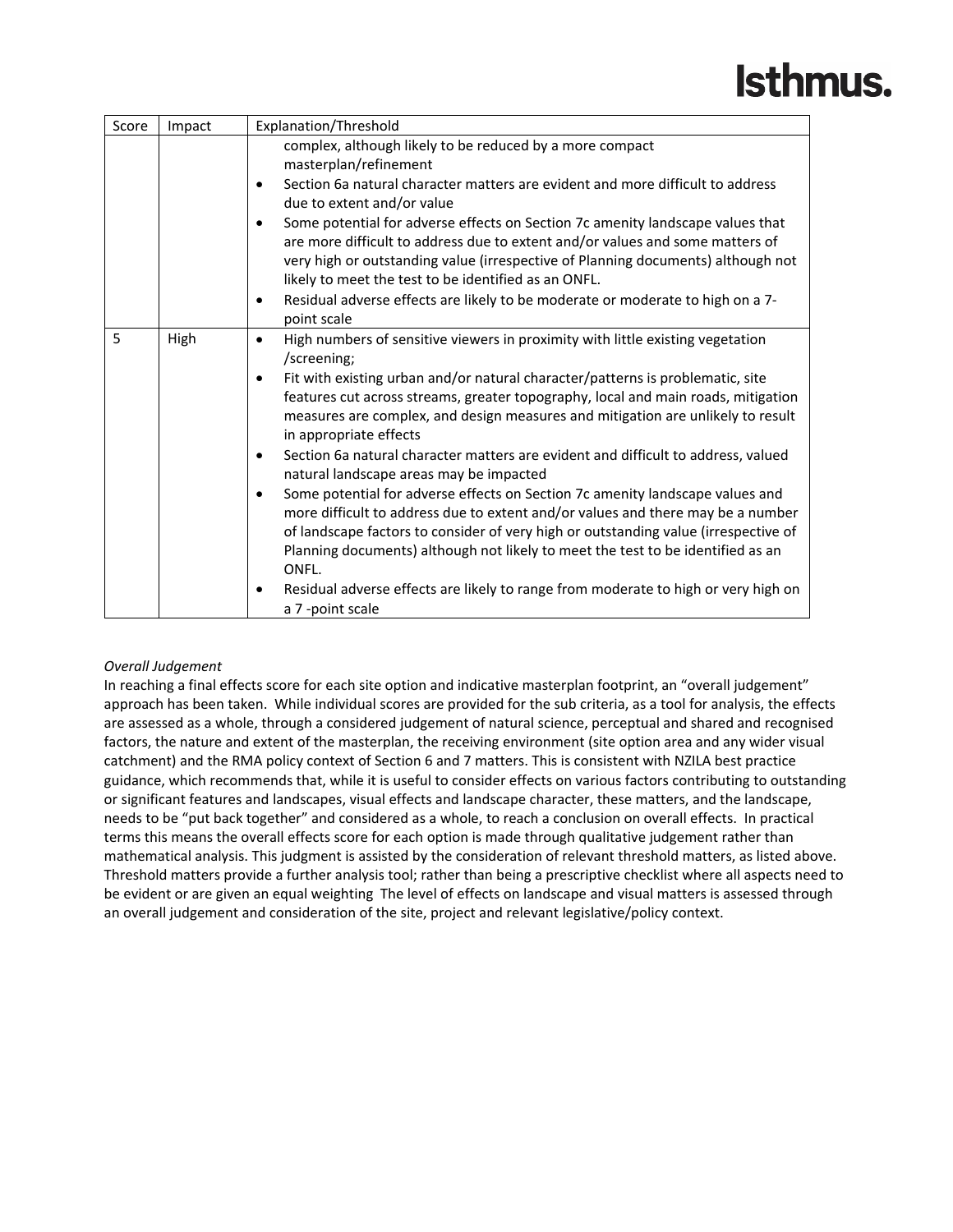### Assumptions.

Existing land use and buildings in all zones (the "Buildings" layer in the ArcGIS Online information) are as stated (i.e. all buildings in the residential zone are assumed to be dwellings), unless clearly otherwise (Googlemaps and Street view were also used to understand character).

To avoid "double counting", landscape and visual matters are assumed distinct from the following areas assessed by others:

- Urban design and recreation (as assessed under connectivity, community cohesion, fit with regional strategies/plans)
- Tangata whenua values;
- Heritage (recorded/unrecorded archaeological sites, heritage sites/items recorded in planning instruments);
- Natural environment (terrestrial and freshwater ecology and habitat);
- Noise and vibration (amenity) effects.

Draft reports provided by other specialists have been reviewed as background and integrated in terms of landscape; where they provide information relevant to the physical, perceptual and shared and recognised components of landscape and the assessment of natural character.

The likely future environment, as indicated in strategic planning documents (including areas identified for future residential growth at Kakatangiata Growth Area and on the outskirts of Fielding) has been considered in terms of potential additional visual effects and impact on character.

Effects are assessed for the permanent works associated with the indicative masterplan footprint, as provided  $8<sup>th</sup>$ November 2019. A draft construction methodology will be used in Phase 3, to assess construction effects.

In considering opportunities for further design refinement and mitigation it is assumed:

- The proposed hub infrastructure Masterplan footprint may be able to be modified, by location within the overall site option area and possible refinement to achieve a more compact layout.
- Broadscale options for design refinement to reduce and mitigate for effects and possible benefits are addressed in this assessment. This includes options for improved road alignment, to better fit urban patterns, improved path networks and planting to integrate within the existing environment and to restore nearby natural features. Finer grain mitigation options, including planting options within the development, changes to building layout articulation and development of a coherent palette for all components, will be relevant to all options and is best addressed in the Phase 3 once the masterplan details are confirmed.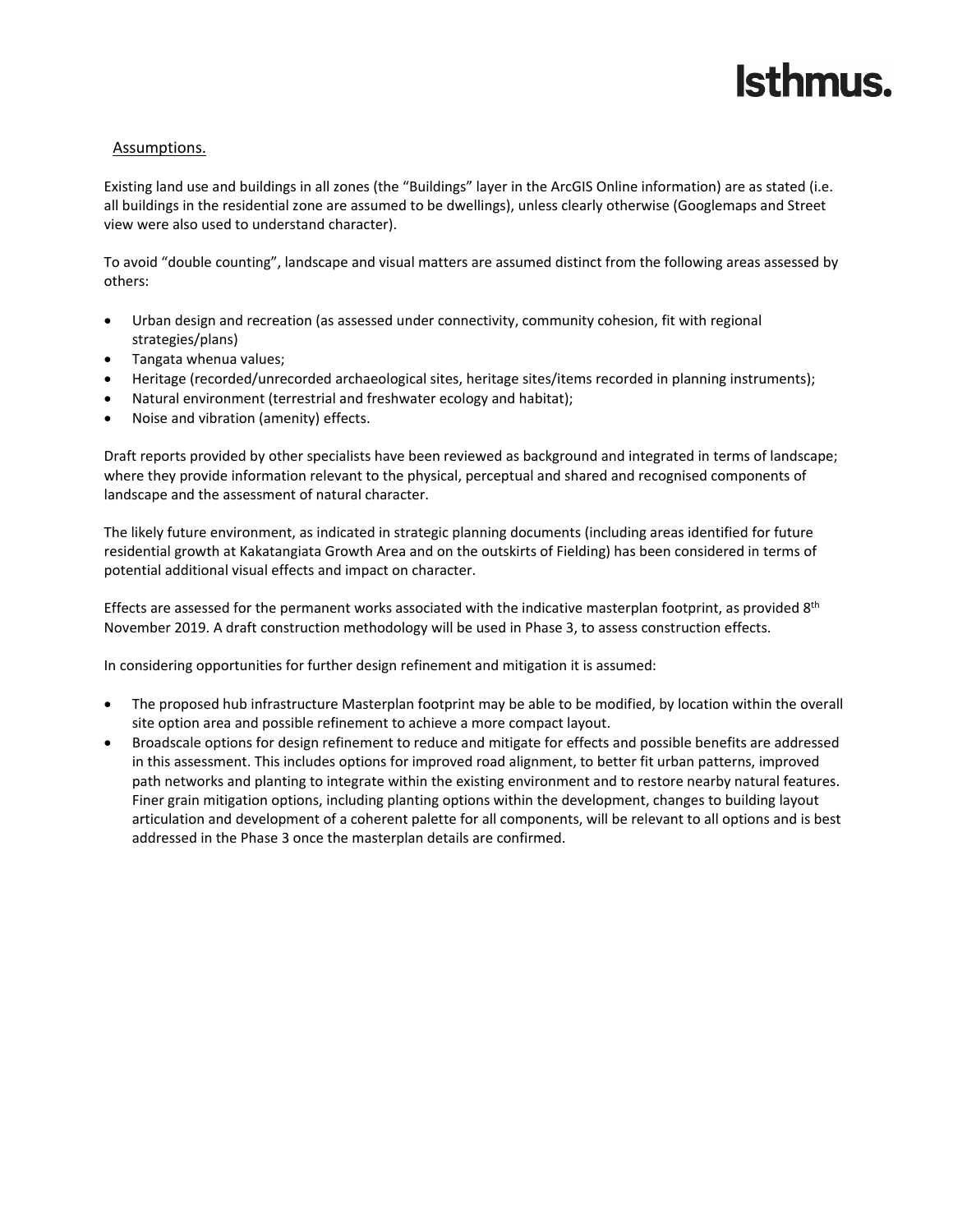### 4. Fatal Flaws

| Site     | Flaw Description (include image if appropriate<br>to show spatial extent) | Explanation - why this is a<br>fatal flaw |
|----------|---------------------------------------------------------------------------|-------------------------------------------|
| Option 2 | <b>NA</b>                                                                 |                                           |
| Option 3 | <b>NA</b>                                                                 |                                           |
| Option 4 | <b>NA</b>                                                                 |                                           |

### 5. Comparative assessment

### **Recommendation**

**Option 2 (Medium).** This option is **preferred** in terms of landscape. The masterplan has a better fit with natural and urban landscape patterns compared to Options 3 and 4, due to its reduced impact on natural features and the way in which it retains community character and separation of Bunnythorpe from Fielding. Adverse effects on visual amenity and on street and road network patterns and specific land uses that contribute to character, are limited due to the site's peri‐urban setting. Measures to refine the design are likely to reduce effects further and there are practicable mitigation options with flow on benefits.

**Option 3** (Medium High). The indicative masterplan has a better fit with the natural landscape patterns, compared to Option 4, with reduced earthworks, less distinct vegetation patterns requiring removal and fewer tributaries of the Mangaone impacted. Although the development is aligned with Railway Road and benefits from the setting alongside the industrial precinct, overall, this option has a poor fit the urban patterns of the landscape. It requires the greatest disruption to street/road networks with a link road cutting across the grain of cadastral patterns, and due to its proximity with Bunnythorpe and elevated interchange, unavoidable character and visual effects with reduced mitigation options.

**Option 4** (High). This option has a poor fit with natural landscape patterns, impacting on several tributaries of the Mangaone Stream, requiring removal of distinct shelter belt vegetation patterns and is likely to require substantial earthworks. Compared to Option 3, it has a better fit with street and road network patterns of the urban landscape; as the existing alignment of Railway Rd is retained for through traffic and the link road is set square to existing features. There will, however, be unavoidable character and increased visual effects due to the developments location on the outskirts of Bunnythorpe and proximity to the urban growth areas of Palmerston North.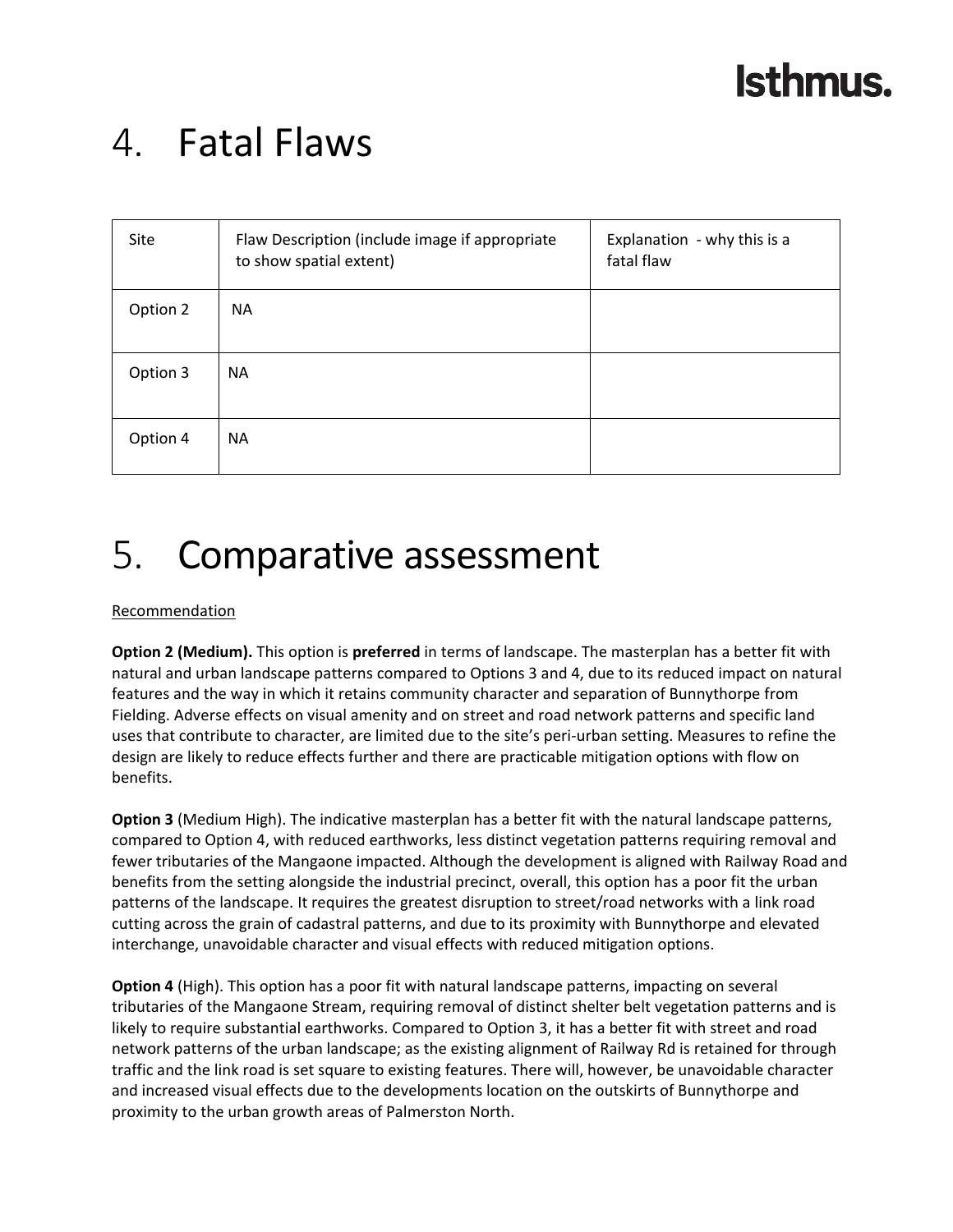### **Summary**

| Site     | Assessment of the option                                                                                                                                                                                                                                                                                                                                                                                                                                                                                                                                                                                                                                                                                                                                                                                                                                                                                                                                                                                                                                                                                                                                                                                                                                                                                                                                                                                                                                                                                                                                                                                                                                                                                                                    | Score <sup>5</sup>                                                                                                                            |
|----------|---------------------------------------------------------------------------------------------------------------------------------------------------------------------------------------------------------------------------------------------------------------------------------------------------------------------------------------------------------------------------------------------------------------------------------------------------------------------------------------------------------------------------------------------------------------------------------------------------------------------------------------------------------------------------------------------------------------------------------------------------------------------------------------------------------------------------------------------------------------------------------------------------------------------------------------------------------------------------------------------------------------------------------------------------------------------------------------------------------------------------------------------------------------------------------------------------------------------------------------------------------------------------------------------------------------------------------------------------------------------------------------------------------------------------------------------------------------------------------------------------------------------------------------------------------------------------------------------------------------------------------------------------------------------------------------------------------------------------------------------|-----------------------------------------------------------------------------------------------------------------------------------------------|
| Option 2 | Preferred.<br>Natural Landscape<br>-Impact on Taonui Stream limited to the Campbell Rd corner and<br>upper catchment tributaries, the majority of which can be<br>reconnected along the new perimeter road.<br>-Effects on Mangaone Stream will result from bridging required to<br>extend Waugh Rd.<br>- Earthworks requirements likely to be limited, due to gentle<br>topography.<br>Urban Landscape<br>- Good fit with the urban landscape patterns; masterplan and new<br>link road is generally set along existing road, rail and property<br>boundaries.<br>- Separated from Bunnythorpe and Fielding and local significant sites<br>of the marae and ūrupa.<br>- Requirement to relocate overhead lines may be limited to a single<br>tower/will need to mimic existing alignments to limit effects<br>- Impact on urban streetscape patterns of Bunnythorpe are limited to<br>level crossing closure at Dixon Line and grade separation - rail over<br>road - to connect Railway Rd and Stoney Creek Rd.<br>-Kairanga Bunnythorpe bypass alignment has a poor fit with existing<br>urban and natural patterns- requires a further crossing of the<br>Mangaone Stream with an oblique alignment to Maple St.<br>- Waughs Rd extension could improve legibility of the urban<br>landscape. However, it requires southbound visitors to 'back track'<br>into Bunnythorpe.<br>-Visual effects are limited by rural-peri urban setting although there<br>are several sensitive properties directly adjacent, including Taonui<br>School.<br>- Requires displacement/has a direct impact on the Aerodrome which<br>contributes to the character and amenity of the community.<br>Section 6a, Section 7c and 7f RMA matters are relevant. | <b>Medium</b><br>(3)<br><b>RMA</b><br>Landscape<br>and<br><b>Features</b><br>(3)<br>Visual<br>Effects (2)<br>Lighting (2)<br>Character<br>(3) |

<sup>5</sup> Note: an *overall judgement* is used to evaluate the effects and score for each option. Referto explanation above pg 8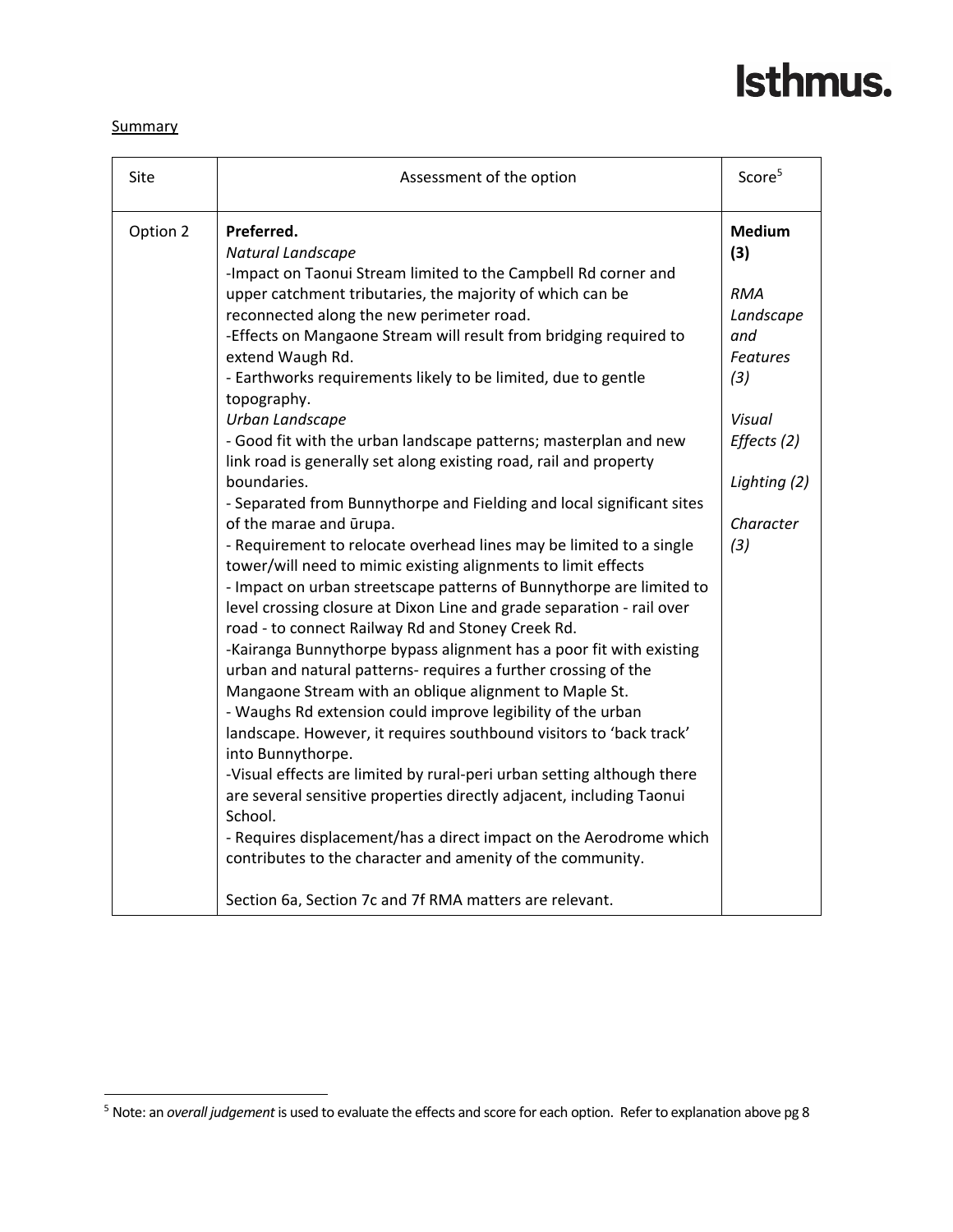| Option 3 | Natural Landscape<br>-Masterplan components cut across existing natural landscape<br>patterns including several tributaries to Mangaone Stream.                                                                               | Medium -<br>High $(4)$  |
|----------|-------------------------------------------------------------------------------------------------------------------------------------------------------------------------------------------------------------------------------|-------------------------|
|          | - New link is set in close proximity and cuts across one of the main<br>tributaries to Mangaone Stream.                                                                                                                       | <b>RMA</b><br>Landscape |
|          | - Earthworks requirements are likely to be limited (compared to<br>Option 4), due to gentle topography.<br>Urban Landscape                                                                                                    | and<br>Features (2)     |
|          | - Existing rural residential patterns, that will be displaced, help<br>distinguish the urban centres of Bunnythorpe and Palmerston                                                                                            | Visual<br>Effects (5)   |
|          | North.<br>- Visual and character effects will be increased due to the hubs<br>location/proximity to a large number of rural residential properties                                                                            | Lighting (5)            |
|          | off Parr Rd and Clevely Line.<br>- While set alongside Railway Rd, and in the context of the                                                                                                                                  | Character<br>(5)        |
|          | industrial precinct, the masterplan is disruptive of existing urban<br>patterns. It requires the greatest number of road closures (x5<br>including Clevely and Richardson with sections of Railway Rd and                     |                         |
|          | Roberts Line becoming a dead end), level crossing closures (x2),<br>grade separation (x2) and this increases the potential for adverse<br>character and visual effects.                                                       |                         |
|          | - The new perimeter road has a poor fit with existing natural and<br>urban patterns due to its proximity and crossing of Mangaone<br>Stream, oblique alignment to existing roads, setting through the                         |                         |
|          | existing industrial precinct and requirement for a grade separated<br>interchange at Campbell Rd. This reduces the legibility of urban<br>patterns for Bunnythorpe and increases the potential for adverse<br>visual effects. |                         |
|          | Section 6a, Section 7c and 7f RMA matters are relevant.                                                                                                                                                                       |                         |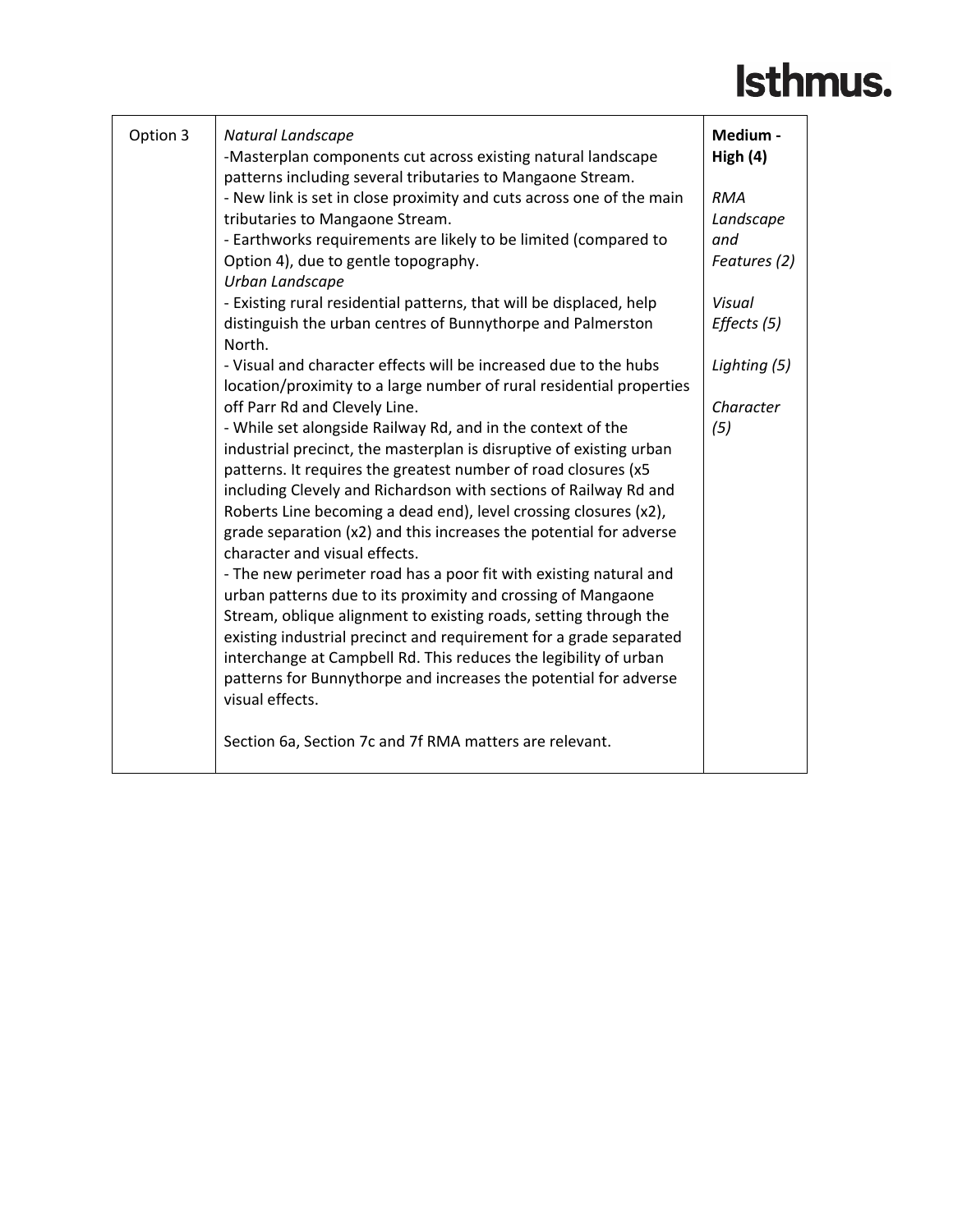| Option 4 | Natural Landscape<br>- Masterplan components cut across existing natural landscape patterns                             | High(5)         |
|----------|-------------------------------------------------------------------------------------------------------------------------|-----------------|
|          | including tributaries to the Mangaone Stream, distinct vegetation                                                       | <b>RMA</b>      |
|          | patterns and rolling topography. Large scale earthworks are likely to be                                                | Landscape       |
|          | required.                                                                                                               | and             |
|          | Urban Landscape                                                                                                         | <b>Features</b> |
|          | -While set square to Railway Rd and alongside the industrial precinct,                                                  | (3)             |
|          | the masterplan requires disruption to existing patterns through road                                                    |                 |
|          | closures (x3, with Tutaki Rd becoming a dead end), level crossing                                                       | Visual          |
|          | closures (x2), rail realignment and grade separation (x2) increasing the<br>potential for character and visual effects. | Effects (5)     |
|          | - The new perimeter road has a better fit with existing natural and                                                     | Lighting        |
|          | urban patterns than Option 3, with the existing Railway Rd alignment<br>retained for through traffic.                   | (5)             |
|          | - Waugh Rd extension could provide more coherent, legible urban                                                         | Character       |
|          | patterns between Fielding and Palmerston North, although south bound                                                    | (5)             |
|          | travellers will need to 'back track' to Bunnythorpe.                                                                    |                 |
|          | - The hub will remove some distinction between Bunnythorpe and                                                          |                 |
|          | Palmerston North, currently provided by existing rural residential<br>properties.                                       |                 |
|          | - Potential for visual amenity and adverse effects on character is                                                      |                 |
|          | increased by the masterplan's proximity to Bunnythorpe peri urban                                                       |                 |
|          | streets-off Stoney Creek Rd-and residential growth areas in Palmerston                                                  |                 |
|          | North.                                                                                                                  |                 |
|          | Section 6a, 7c and 7f RMA matters are relevant.                                                                         |                 |